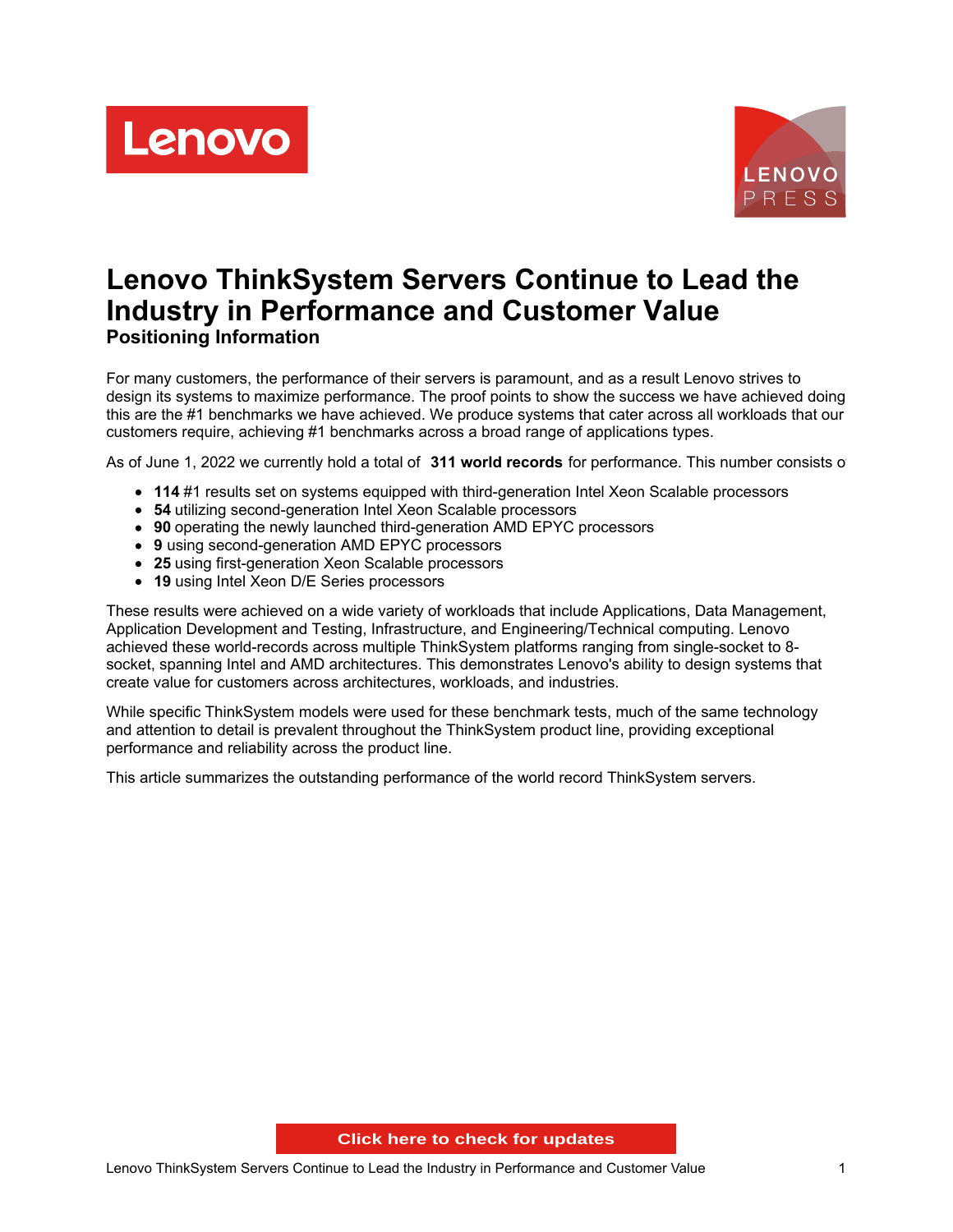# **Applications current world records**

Lenovo ThinkSystem SR950, SR860 V2, SR850 V2, SR655 and SR645 servers achieved **26** current world records in benchmarks designed to test system performance across a range of application workload types. Application types include Collaboration, Enterprise Resource Management, Supply Chain, Customer Resource Management, and other typical data center applications.

- SAP Sales and [Distribution](#page-1-0) (SAP SD 2T) **Benchmark**
- SPEC CPU 2017 [Benchmark](#page-1-1)

#### <span id="page-1-0"></span>**SAP Sales and Distribution (SAP SD 2T) Benchmark**

The **2** ThinkSystem world record result on the SAP Sales and Distribution Benchmark is:

#### **Performance**

ThinkSystem SR860 (**1** current world record):

4-Socket (Windows)

ThinkSystem SR655 (**1** current world record)

• 1-Socket

**About this benchmark:** SAP Sales and Distribution (SD) Standard Application Benchmarks test the hardware and database performance of SAP applications and components. SAP Application Performance Standard (SAPS) is a hardware-independent unit of measurement that describes the performance of a system in creating the order, creating a delivery note for the order, displaying the order, changing the delivery, posting a goods issue, listing orders, and creating an invoice.

**Why it matters:** If you are running SAP Business Suite applications, a leadership benchmark score means this system is the highest-performing server in the industry for processing your business transaction workflows in an SAP environment.

**For more information** see the [Performance](#page-14-0) Benchmark Reports section.

### <span id="page-1-1"></span>**SPEC CPU 2017 Benchmark**

The **24** ThinkSystem world record results on the SPEC CPU 2017 benchmark include:

#### **SPEC CPU 2017 Performance**

ThinkSystem SR950:

- 6-Socket **1** current world record
- 3-Socket **4** current world records

ThinkSystem SR860 V2

4-Socket – **4** current world record

ThinkSystem SR645:

2-Socket — **8** current world records

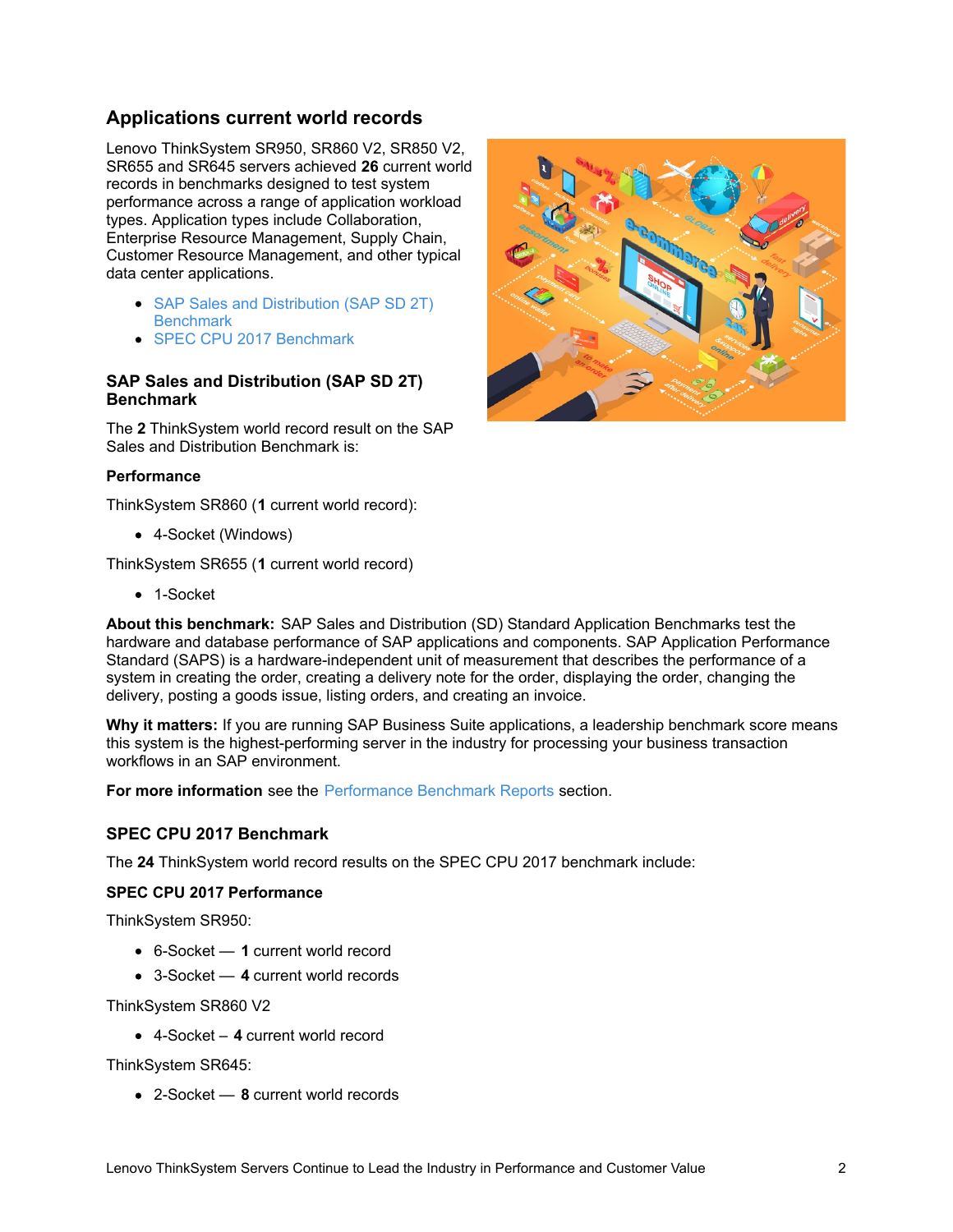ThinkSystem SR655:

1-Socket — **7** current world records

**About this benchmark:** SPEC CPU 2017 contains SPEC's next-generation, industry-standardized, CPU intensive suites for measuring and comparing compute intensive-performance, stressing a system's processor, memory subsystem and compiler. CPU 2017 has 43 sub-benchmarks, organized into four suites. SPEC designed these suites to provide a comparative measure of compute-intensive performance across the widest practical range of hardware using workloads developed from real user applications.

**Why it matters**: If you are running compute-intensive workloads, a world-record benchmark score means this server is the highest performing server in its class in terms of how fast a server completes a CPUintensive task (speed) and/or how much a server can accomplish in a certain amount of time (throughput or rate measurement).

**For more information** see the [Performance](#page-14-0) Benchmark Reports section.

### **Data Management current world records**

Lenovo ThinkSystem SR860 V2, SR950, SR665, SR655 and SR650 servers delivered **95** current world records on benchmarks designed to test the performance of servers performing Structured Data Management analysis, Structured Data Analytics, and Unstructured Data Analytics.

- SAP HANA (BWoH) [Benchmark](#page-2-0)
- STAC-M3 [Benchmarks](#page-3-0)
- [STAC-M3](#page-3-1)
- TPC-E [Benchmark](#page-3-2)
- [TPC-x](#page-4-0) BB
- $\bullet$  [TPC-](#page-4-1)H

#### <span id="page-2-0"></span>**SAP HANA (BWoH) Benchmark**

The **7** ThinkSystem world record results on the HANA BWoH benchmark in a single-node setup include:

#### **Performance**

ThinkSystem SR950:

4-Socket (10.4B Records v3) — **1** current world record

ThinkAgile HX7821:

4 Socket – **1** current world record

ThinkSystem SR860 V2

- 4 Socket (1.3B Records v3) **1** current world record
- 4 Socket (5.2B Records v3) **1** current world record
- 4 Socket (7.8B Records v3) **1** current world record

ThinkAgile SR650 V2

- 4 Socket (1.3B Records v3) **1** current world record
- 4 Socket (5.2B Records v3) **1** current world record

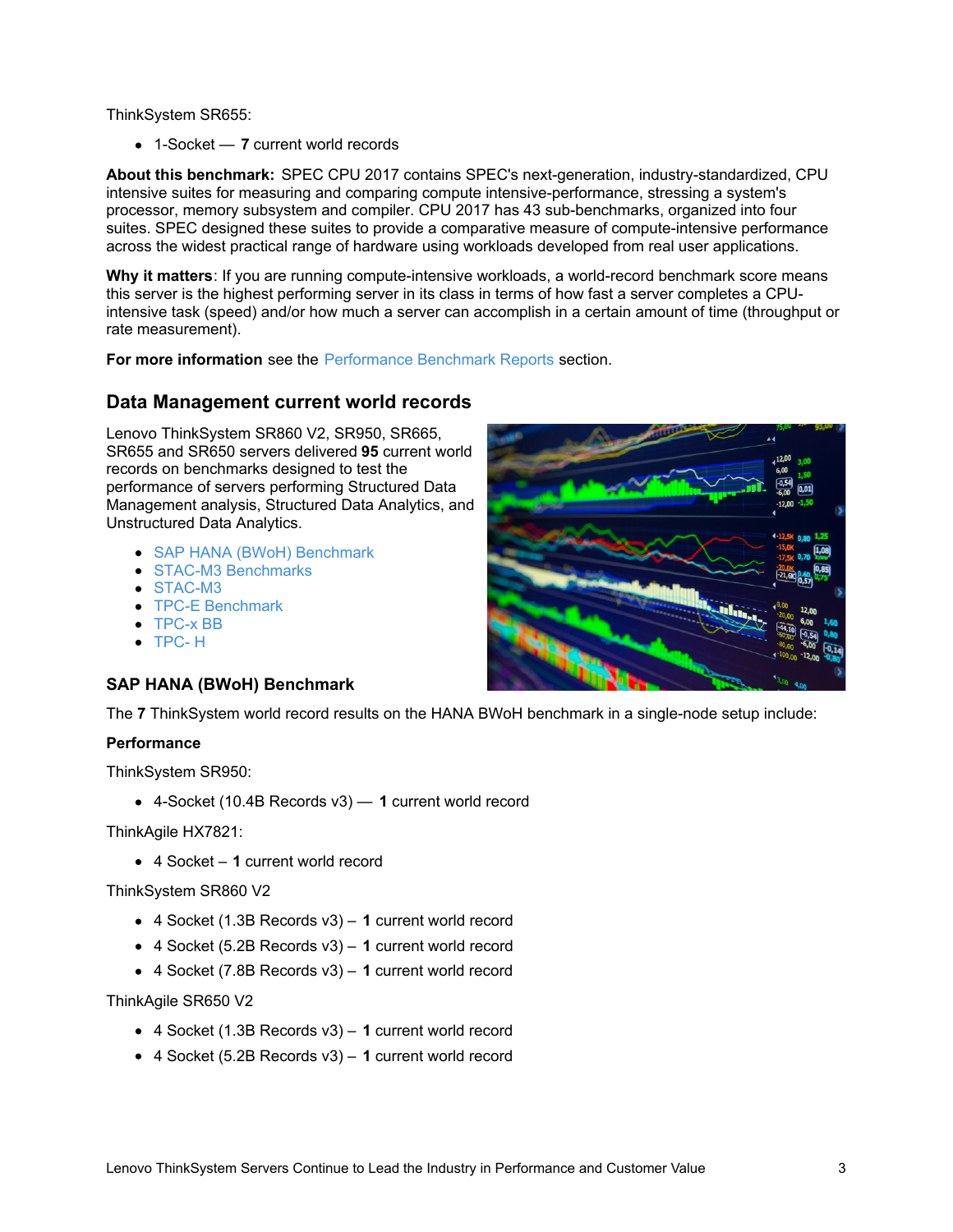**About this benchmark**: The SAP BW Edition for SAP HANA (BW/HANA) Standard Application Benchmark is the latest addition to the list of SAP BW benchmarks and goes well beyond the scope and features used in the BW-AML benchmark. The benchmark is designed to fully utilize the new capabilities of SAP HANA to process the benchmark workload. The benchmark consists of three phases: data load, query throughput, and query runtime.

\* The current SAP BW edition for SAP HANA benchmark is version 3. Existing v1 and v2 results are still valid; however, SAP will no longer accept new benchmark results for versions v1 and v2.

**Why it matters:** If you are running SAP HANA, a #1 benchmark score means this server is the highest performing server in its class for processing SAP HANA memory-intensive database and analytics workloads.

**For more information** see the [Performance](#page-14-0) Benchmark Reports section.

### <span id="page-3-0"></span>**STAC-M3 Benchmarks**

The **79** ThinkSystem world record results on the STAC-M3 benchmark include:

#### <span id="page-3-1"></span>**STAC-M3**

ThinkSystem SR950 (**21** current world records):

- 4-Socket (1 Antuco & Kanaga Suites)
- 4-Socket (16 Shasta suite)
- 4-Socket (4 Kanaga suite, with a two-year data set size)

ThinkSystem SR860 V2 (**41** current world records)

- 4-Socket (14 Antuco suite)
- 4-Socket (8 Kanaga suite, with a two-year data set size)
- 4-Socket 2 node (Antuco 10 records, 3 yr Kanaga 9 records)

ThinkSystem SR650 (**3** current world records):

2-Socket (Antuco suite)

ThinkSystem SR650 V2 (**14** current world records)

2-Socket (Antuco suite)

**About this benchmark**: The STAC-M3 Benchmark suite is the industry standard for testing solutions that enable high-speed analytics on time series data. The STAC-M3 benchmarks measures challenging areas such as time-series analytics, risk simulations, and processing of very-high-speed data. The key metric is query response time. In particular, STAC benchmarks test high-speed analytics on time-series data — tickby-tick market data. The benchmark is used by large global banks, brokerage houses, exchanges, hedge funds, proprietary trading shops, and other market participants.

**Why it matters**: If you are running high-speed financial services or securities workloads, a #1 benchmark score means this server is the highest performing server in its class for processing high-speed analytics and financial transactions.

**For more information** see the [Performance](#page-14-0) Benchmark Reports section.

#### <span id="page-3-2"></span>**TPC-E Benchmark**

The **6** ThinkSystem world record results on the TPC-E benchmark include:

#### **TPC-E Performance**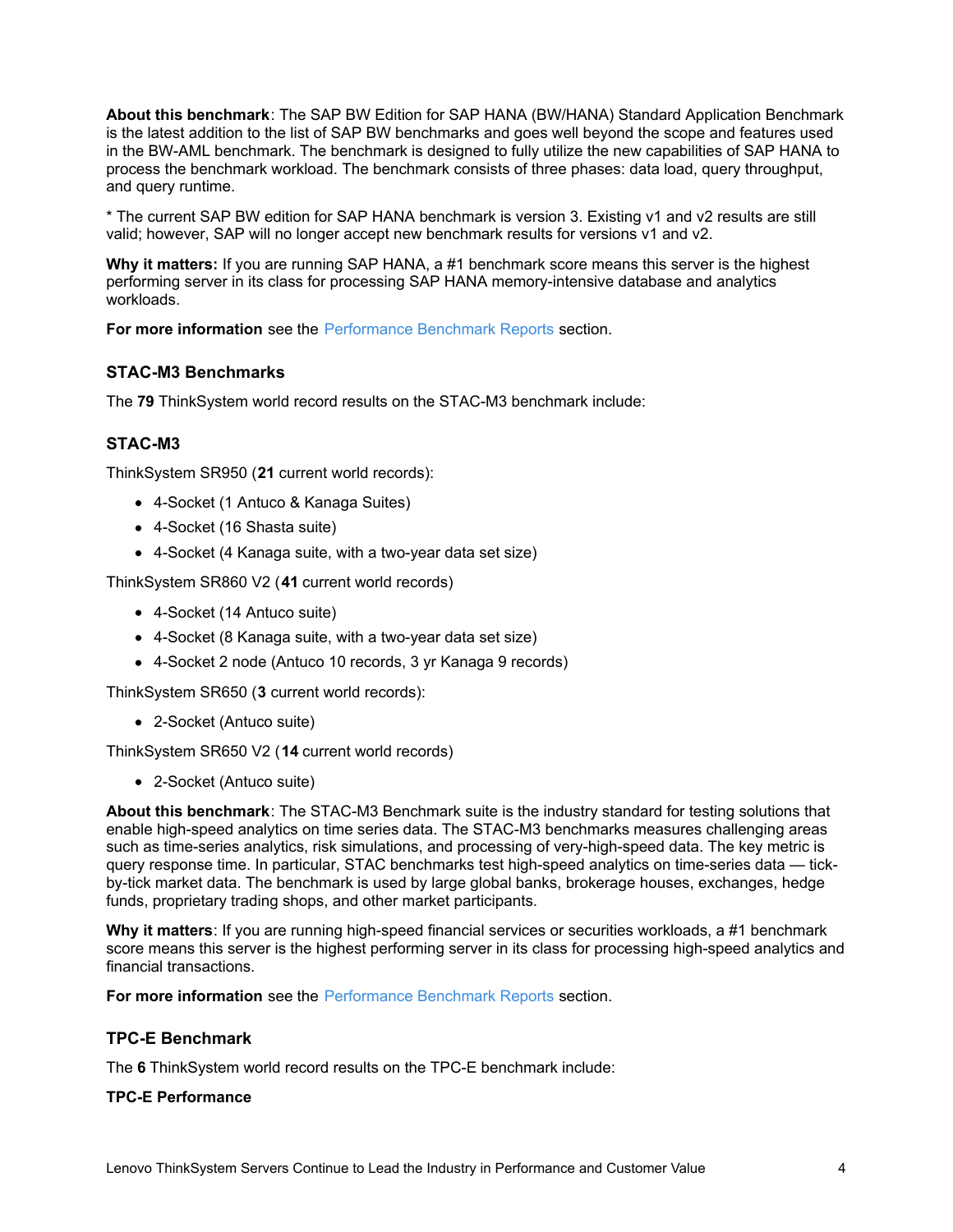ThinkSystem SR860 V2 (**1** current world records):

4-Socket

ThinkSystem SR665 (**2** current world record):

2-Socket

ThinkSystem SR655 (**1** current world record):

• 1-Socket

### **TPC-E Price/Performance**

ThinkSystem SR860 V2 (**1** current world record):

4-Socket

ThinkSystem SR655 (**1** current world record):

• 1-Socket

**About this benchmark**: The TPC-E benchmark is designed to enable users to more objectively measure and compare the performance and price of various OLTP systems. The TPC-E benchmark uses a database to model a brokerage firm with customers who generate transactions related to trades, account inquiries, and market research. Although the underlying business model of TPC-E is that of a brokerage firm, the database schema, data population, transactions, and implementation rules have been designed to be broadly representative of modern OLTP systems in general.

**Why it matters**: If you are running On-Line Transaction Processing (OLTP) or decision-support workloads and databases, a #1 benchmark score means this server is the highest-performing server in its class for data-intensive OLTP transactions and data-intensive queries.

**For more information** see the [Performance](#page-14-0) Benchmark Reports section.

# <span id="page-4-0"></span>**TPC-x BB**

The **2** ThinkSystem world record results on the TPC-x BB benchmark:

### **Performance**

ThinkSystem SR650 (**2** current world records at SF30000):

2-Socket (36+3 nodes)

**About this benchmark**: The TPCx-BB Express Benchmark BB (TPCx-BB) measures the hardware and software performance of systems running Hadoop. It runs 30 frequently performed analytical queries in the manner of retailers with physical and online store presences. It uses machine learning algorithms for semistructured and unstructured data queries, and SQL queries for structured data.

**Why it matters**: If your data center runs Hadoop, a world-record benchmark score means the system is the highest performing server in its class for complex Big Data processing needs.

**For more information** see the [Performance](#page-14-0) Benchmark Reports section.

### <span id="page-4-1"></span>**TPC- H**

The **1** ThinkSystem world record results on the TPC- H benchmark:

### **Price / Performance**

ThinkSystem SR665 (1 current world record at 3000 GB):

• 2-Socket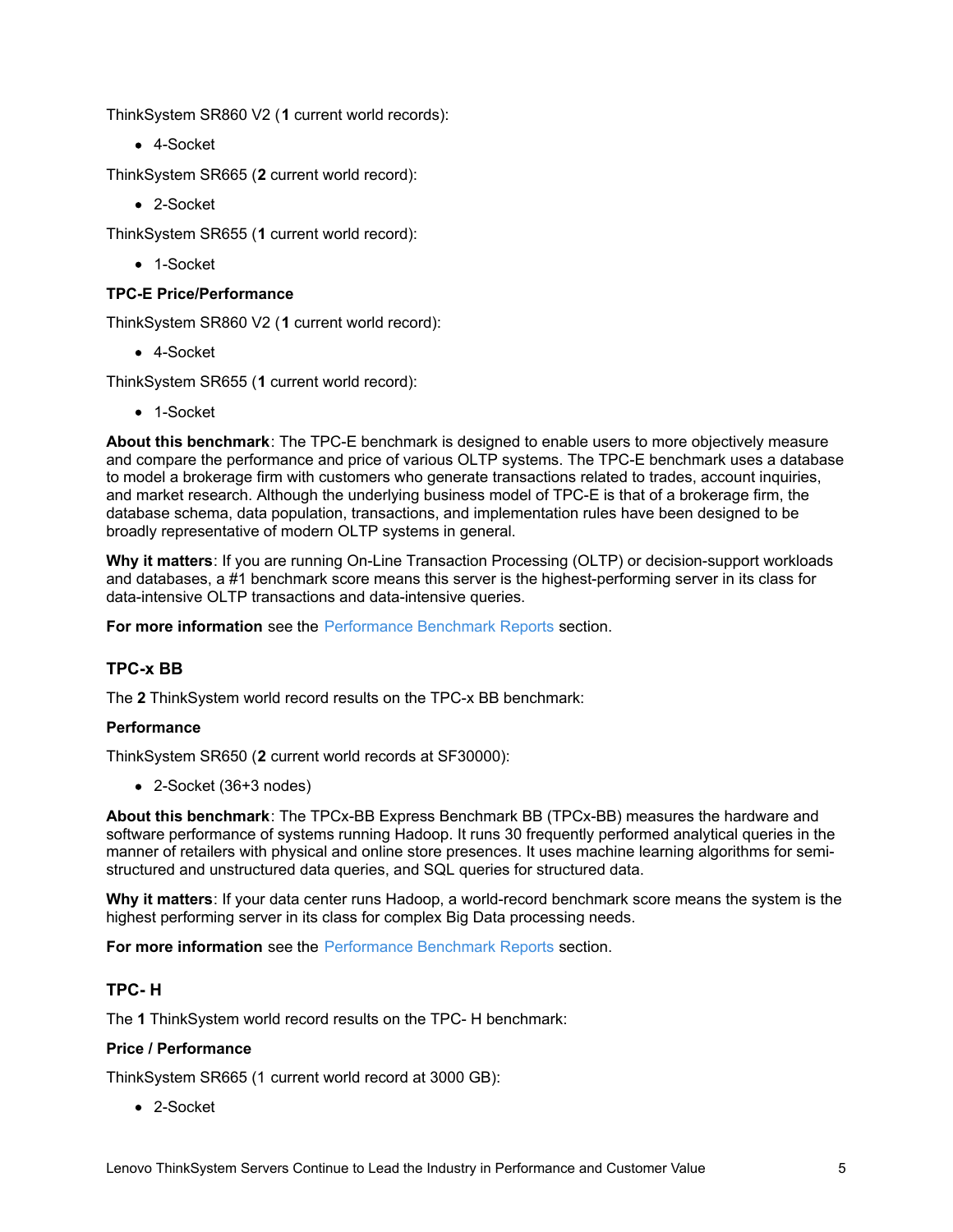**About this benchmark**: TPC-H is a decision support benchmark. It consists of a suite of business-oriented ad hoc queries and concurrent data modifications. The queries and the data populating the database have been chosen to have broad industry-wide relevance. This benchmark illustrates decision support systems that examine large volumes of data, execute queries with a high degree of complexity, and give answers to critical business questions.

**Why it matters**: You can often see how well the same database runs on different hardware.

**For more information** see the [Performance](#page-14-0) Benchmark Reports section.

# **Application Development & Testing current world records**

Lenovo ThinkSystem SR950, SR860 V2, SR665, SR655 and SN550 V2 servers hold **34** current world records in benchmarks designed to test server performance in a Java development and testing environment.

• SPECibb2015

### <span id="page-5-0"></span>**SPECjbb2015**

The **34** ThinkSystem world record results on the SPECjbb2015 benchmark include:

#### **Performance**

ThinkSystem SR950:

- 8-Socket **2** current world records (Windows)
- 6-Socket **6** current world records (4 Linux / 2 Windows)
- 3-Socket **6** current world records (Linux)

#### ThinkSystem SR860 V2

- 4-Socket **4** current world record (Windows)
- 4-Socket **2** current world record (Linux)

ThinkSystem SR665:

2-Socket — **4** current world record (Windows)

ThinkSystem SR655:

1-Socket — **6** current world record (Windows)

ThinkSystem SN550 V2:

2-Socket (14 nodes) — **4** current world record (2 Linux / 2 Windows)

**About this benchmark**: The SPECjbb 2015 benchmark has been developed from the ground up to measure performance based on the latest Java application features. It is relevant to all audiences interested in Java server performance, including JVM vendors, hardware developers, Java application developers, researchers and members of the academic community.

**Why it matters**: If you are interested Java server performance, a world-record benchmark score means this server is the highest performing server in its class for Java application response time and throughput needs.

**For more information** see the [Performance](#page-14-0) Benchmark Reports section.

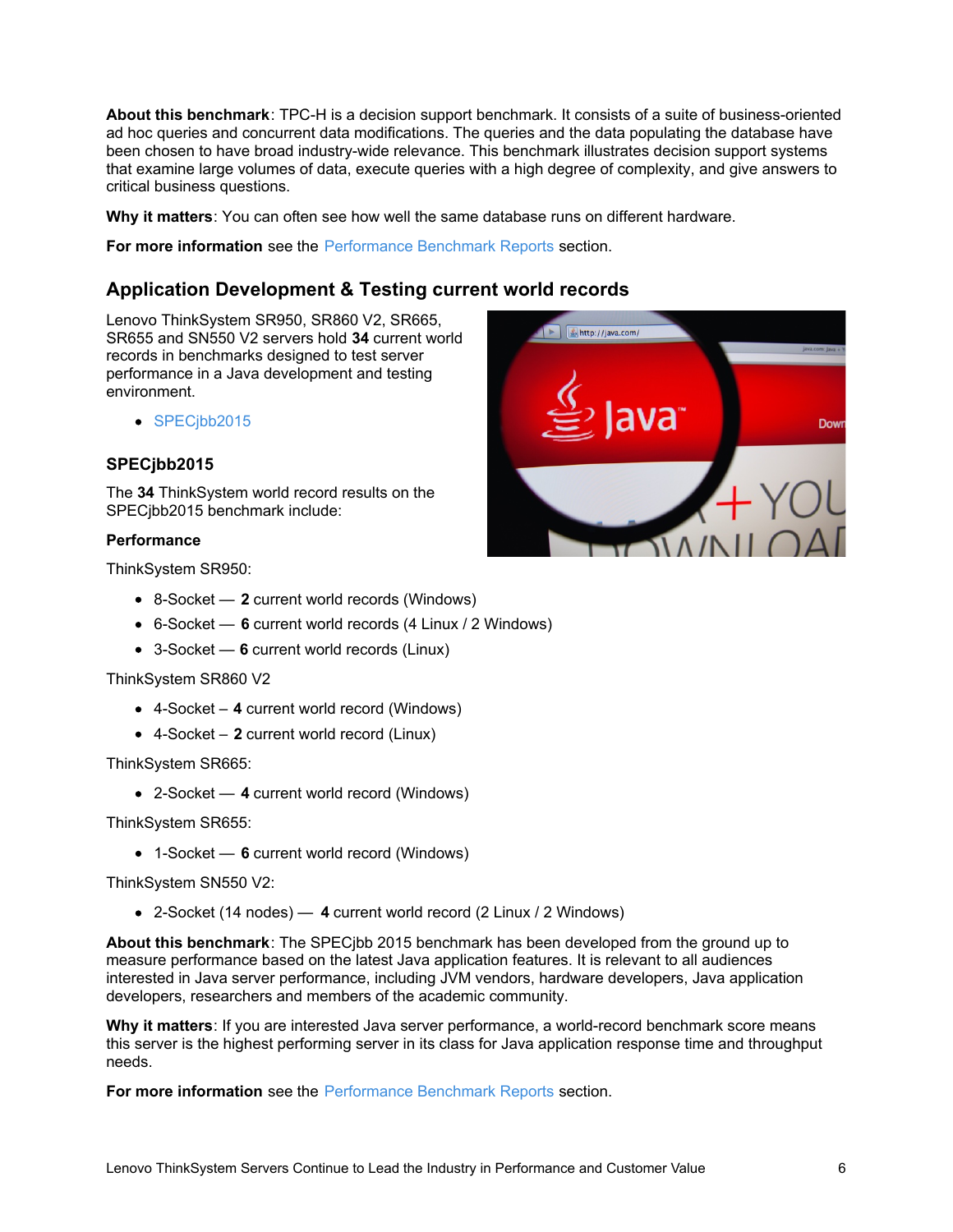### **Infrastructure current world records**

Lenovo ThinkSystem SR950, SR860 V2, SR850, SR655, SR665, SR645, SR635, SN850, SN550, SN550 V2 servers earned **28** current world records on benchmarks designed to test the performance of servers utilized in an IT/Web infrastructure/AI role. Workload types include Networking, Systems Management, Virtual Desktop, File & Print, Media Streaming, and Web Serving.

- **SPEC [Power](#page-6-0)**
- SPEC [VIRT\\_SC](#page-7-0) 2013
- SPECvirt [Datacenter](#page-7-1) 2021
- [VMmark](#page-8-0) 3.1
- [TPC-x](#page-8-1) IoT

### <span id="page-6-0"></span>**SPEC Power**

The **15** ThinkSystem world record results on the SPECpower\_ssj2008 benchmark include:

#### **Performance**

ThinkSystem SR950 (**2** current world records):

8-Socket (1 Linux / 1 Windows)

ThinkSystem SR860 V2 (**1** current world record)

4-Socket (Linux)

ThinkSystem SR850 (**1** current world record):

4-Socket (Linux)

ThinkSystem SN850 (**2** current world records):

4-Socket/7-node (4S/7N, 1 Linux, 1 Windows)

ThinkSystem SN550 (**1** current world record):

- 14-node (14N, Windows)
- ThinkSystem SN550 V2 (**1** current world record):
	- $\bullet$  14-node (14N, Linux)

ThinkSystem SR665 (**2** current world records):

2-Socket/2U (1 Linux / 1 Windows)

ThinkSystem SR645 (**2** current world records):

2-Socket/1U (1 Linux / 1 Windows)

ThinkSystem SR655 (**2** current world record):

• 1-Socket (1 Linux / 2 Windows)

ThinkSystem SR635 (**1** current world record)

• 1-Socket (Windows)

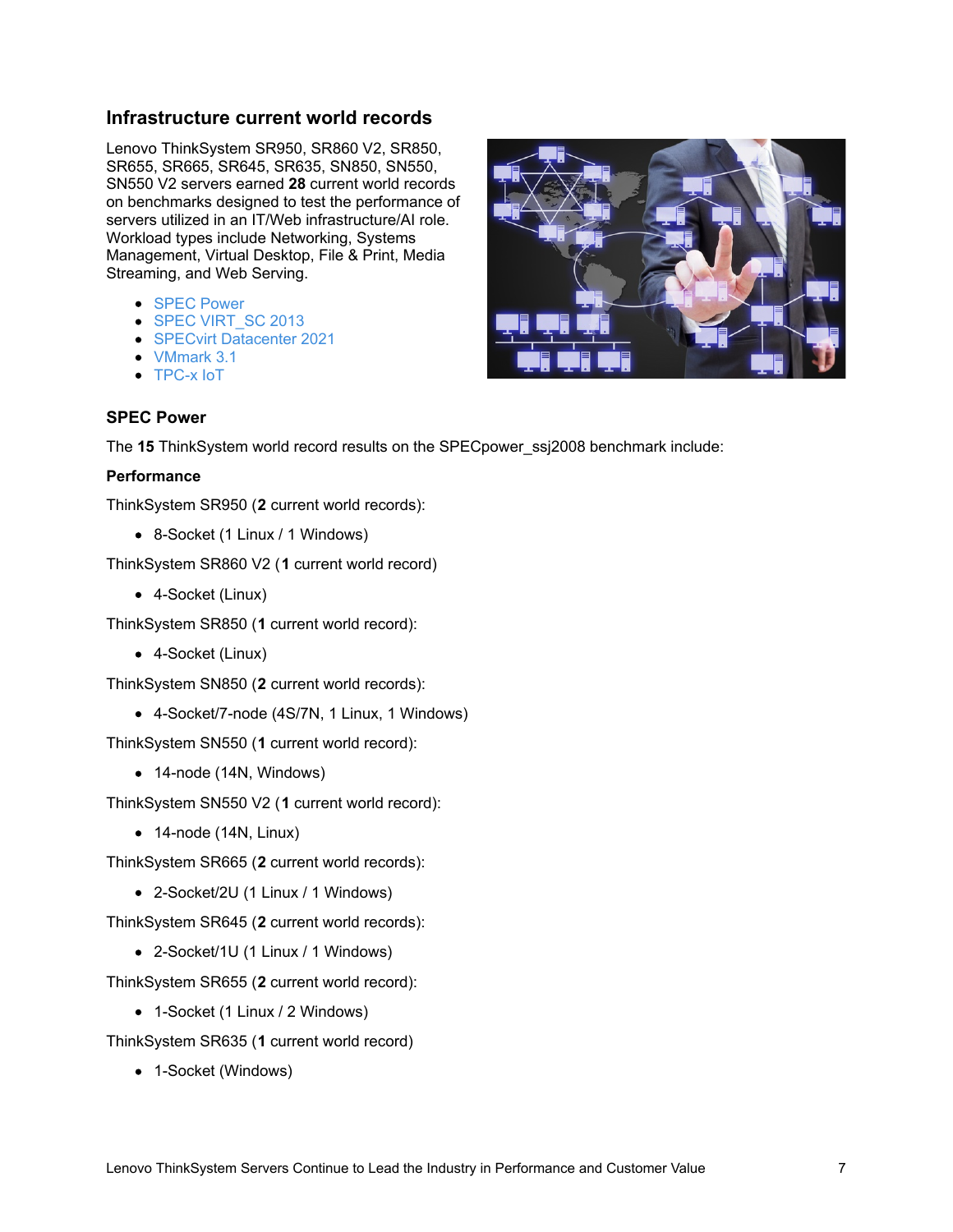**About this benchmark**: The SPECpower\_ssj 2008 benchmark suite measures the power and performance characteristics of server-class computer equipment. It is used to compare power and performance among different servers and serves as a tool set for use in improving server efficiency.

**Why it matters**: The IT industry, computer manufacturers, and governments are increasingly concerned with the energy use of servers. This benchmark provides a means to measure power (at the AC input) in conjunction with a performance metric. This helps IT managers consider power characteristics along with other selection criteria to increase the efficiency of data centers. For those concerned about energy savings, a world-record benchmark score means the server provides the best performance in its class relative to power consumption.

**For more information** see the [Performance](#page-14-0) Benchmark Reports section.

# <span id="page-7-0"></span>**SPEC VIRT\_SC 2013**

The **8** ThinkSystem world record results on the SPEC virt\_sc 2013 benchmark include:

### **Performance**

ThinkSystem SR950 (**2** current world records):

- 8-Socket
- 4-Socket

#### **Performance-per-watt**

ThinkSystem SR950 (**2** current world records):

- 8-Socket
- 4-Socket

ThinkSystem SR650 (**1** current world record):

2-Socket

### **Server Performance-per-watt**

ThinkSystem SR950 (**2** current world records):

- 8-Socket
- 4-Socket

ThinkSystem SR650 (**1** current world record):

2-Socket

**About this benchmark**: The SPEC virt\_sc 2013 benchmark measures the end-to-end performance of all system components including the hardware, virtualization platform, and the virtualized guest operating system and application software. SPEC virt\_sc 2013 is the second-generation SPEC VIRT benchmark for evaluating the virtualization performance of datacenter server consolidation, including enterprise-class workloads.

**Why it matters**: If you virtualize multiple workloads, a world-record benchmark score means this system is the highest performing server in its class for memory-intensive virtualized environments.

**For more information** see the [Performance](#page-14-0) Benchmark Reports section.

### <span id="page-7-1"></span>**SPECvirt Datacenter 2021**

**1** ThinkSystem world record results on the SPECvirt Datacenter 2021 benchmark is:

ThinkSystem SR665 (**1** current world record):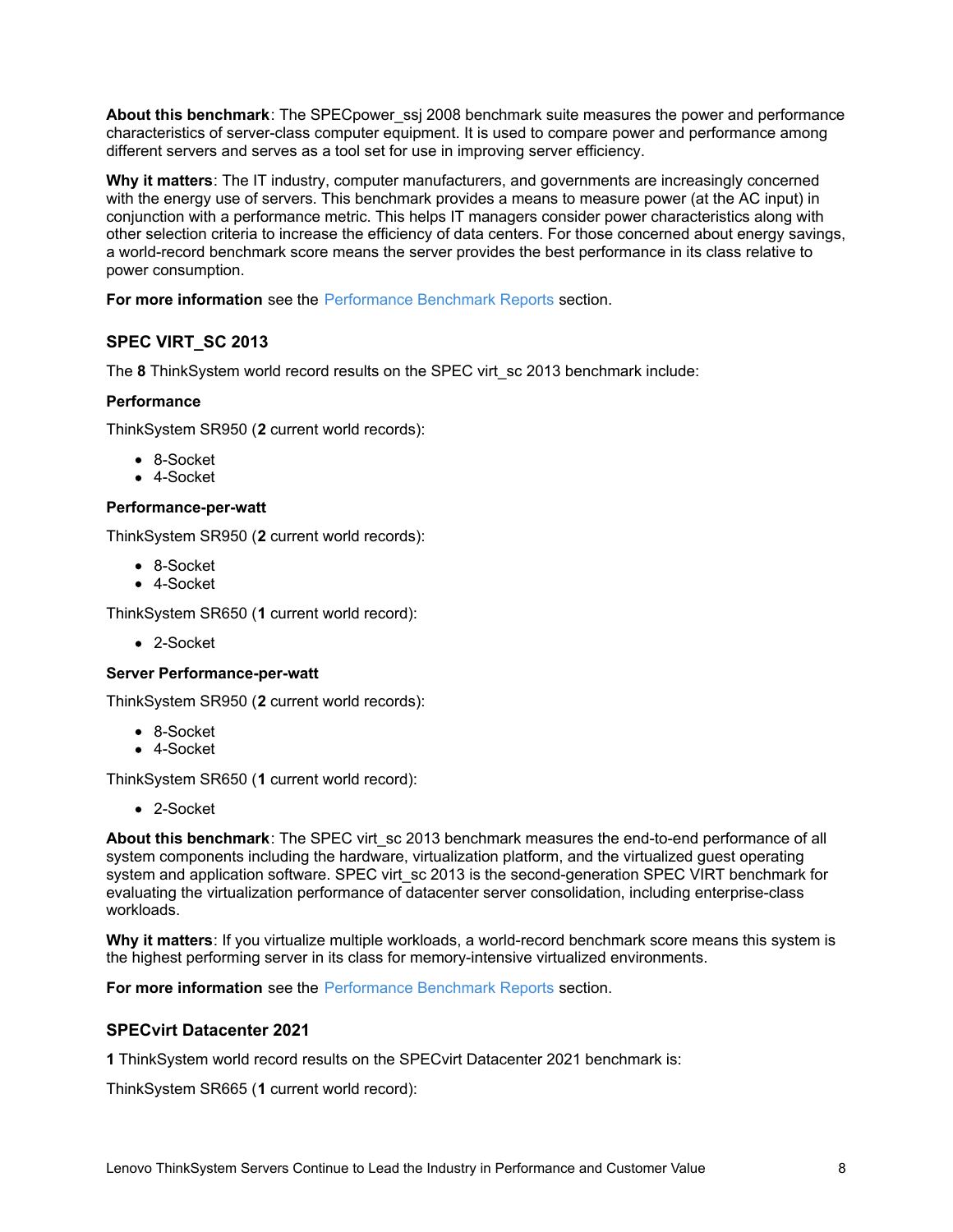• 2-socket

**About this benchmark**: The SPECvirt® Datacenter 2021 benchmark is the next generation of virtualization benchmarking for measuring performance of a scaled-out datacenter. The SPECvirt Datacenter 2021 benchmark is a multi-host benchmark using simulated and real-life workloads to measure the overall efficiency of virtualization solutions and their management environments.

The SPECvirt Datacenter 2021 benchmark differs from the SPEC VIRT\_SC® 2013 benchmark in that SPEC VIRT SC benchmark measures single host performance and provides interesting host-level information. However, most of today's datacenters use clusters for reliability, availability, serviceability, and security. Adding virtualization to a clustered solution enhances server optimization, flexibility, and application availability while reducing costs through server and datacenter consolidation.

**Why it matters**: If you virtualize multiple workloads, a world-record benchmark score means this system is the highest performing server in its class for memory-intensive virtualized environments.

**For more information** see the [Performance](#page-14-0) Benchmark Reports section.

### <span id="page-8-0"></span>**VMmark 3.1**

The **2** ThinkSystem world record result on the VMmark 3.1 benchmark:

### **Performance**

ThinkSystem SR655 (**2** current world record):

- 1-Socket/2-node (1S/2N)
- 2-Socket/2-node (2S/2N)

**About this benchmark**: The VMmark 3.1 benchmark measures the performance, scalability, and power consumption of multi-server virtualization platforms. It tests using real-world complex workloads, such as clone and deploy, virtual machine migration, storage migration operations, shared nothing migration, and snapshotting, as well as traditional application-level workloads.

**Why it matters**: Knowing how effectively and efficiently your servers operate is essential to maximizing performance and scalability while reducing energy costs. A world-record benchmark score means a system is the highest performing server in its class for cloud, OLTP, and other virtualization platform workloads.

**For more information** see the [Performance](#page-14-0) Benchmark Reports section.

### <span id="page-8-1"></span>**TPC-x IoT**

The **2** ThinkSystem world record results on the TPC-x IoT benchmark include:

### **Performance**

ThinkSystem SR655 (**1** current world record):

1-Socket (4+1 nodes)

#### **Price/Performance**

ThinkSystem SR655 (**1** current world record):

1-Socket (4+1 nodes)

**About this benchmark**: The TPCx-IoT benchmark enables direct comparison of different software and hardware solutions for IoT gateways. TPCx-IoT measures the performance, price/performance, and availability IoT gateway systems that receive vast quantities of data from many devices and run real-time analytic queries on that data. The benchmark workload represents typical IoT gateway systems running on standard hardware and software platforms.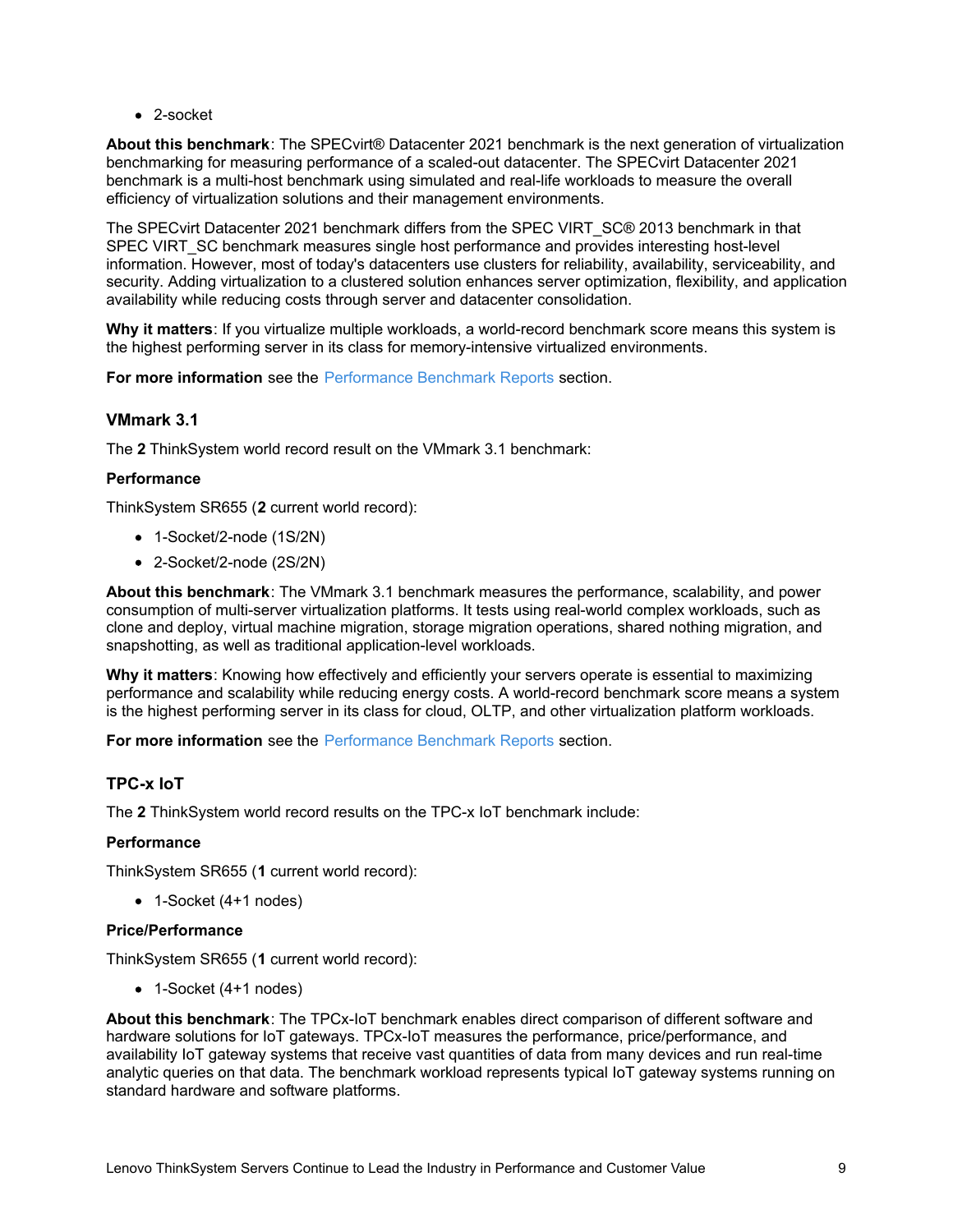**Why it matters**: If you gather and process massive amounts of data via IoT devices and need to perform real-time analysis of that data, a world-record benchmark score means the system is the highest performing server in its class for performing analytic queries on IoT data.

**For more information** see the [Performance](#page-14-0) Benchmark Reports section.

### **Engineering/Technical current world records**

Lenovo ThinkSystem SD650-N V2, SR950, SR860 V2, SR670, SR665, SR655 and SR650 servers earned **128** current world records in benchmarks designed to test a system's performance running various Engineering/Technical/HPC/ AI workloads.

- [SPEC](#page-9-0) OMP 2012
- [SPECmpiM](#page-9-1) 2007
- **SPEC [ACCEL](#page-11-0)**
- [MLPerf](#page-11-1)
- [SPEChpc](#page-13-0) 2021

### <span id="page-9-0"></span>**SPEC OMP 2012**

The **6** ThinkSystem world record results on the SPEC OMP 2012 benchmark include:

#### **Performance**

ThinkSystem SR950 (**1** current world record):

- 3-Socket
- ThinkSystem SR860 V2 (**1** current world record)
- 4-Socket

ThinkSystem SR665 (**2** current world record):

2-Socket

ThinkSystem SR655 (**2** current world record):

• 1-Socket

**About this benchmark:** The SPECompG 2012 benchmark is designed for measuring performance using applications based on the OpenMP 3.1 standard for shared-memory parallel processing. The benchmark includes 14 scientific and engineering application codes, covering everything from computational fluid dynamics (CFD) to molecular modeling to image manipulation.

**Why it matters**: If you are running scientific or engineering applications, a leadership benchmark score means this system is the highest performing server in its class for these workloads.

**For more information** see the [Performance](#page-14-0) Benchmark Reports section.

#### <span id="page-9-1"></span>**SPECmpiM 2007**

The **45** ThinkSystem world record results on the SPECmpiM 2007 benchmark include:

#### **Performance**

ThinkSystem SR950 (**3** current world records):

- 8-Socket (Medium Metric 1-node)
- 6-Socket (Medium Metric 1-node)

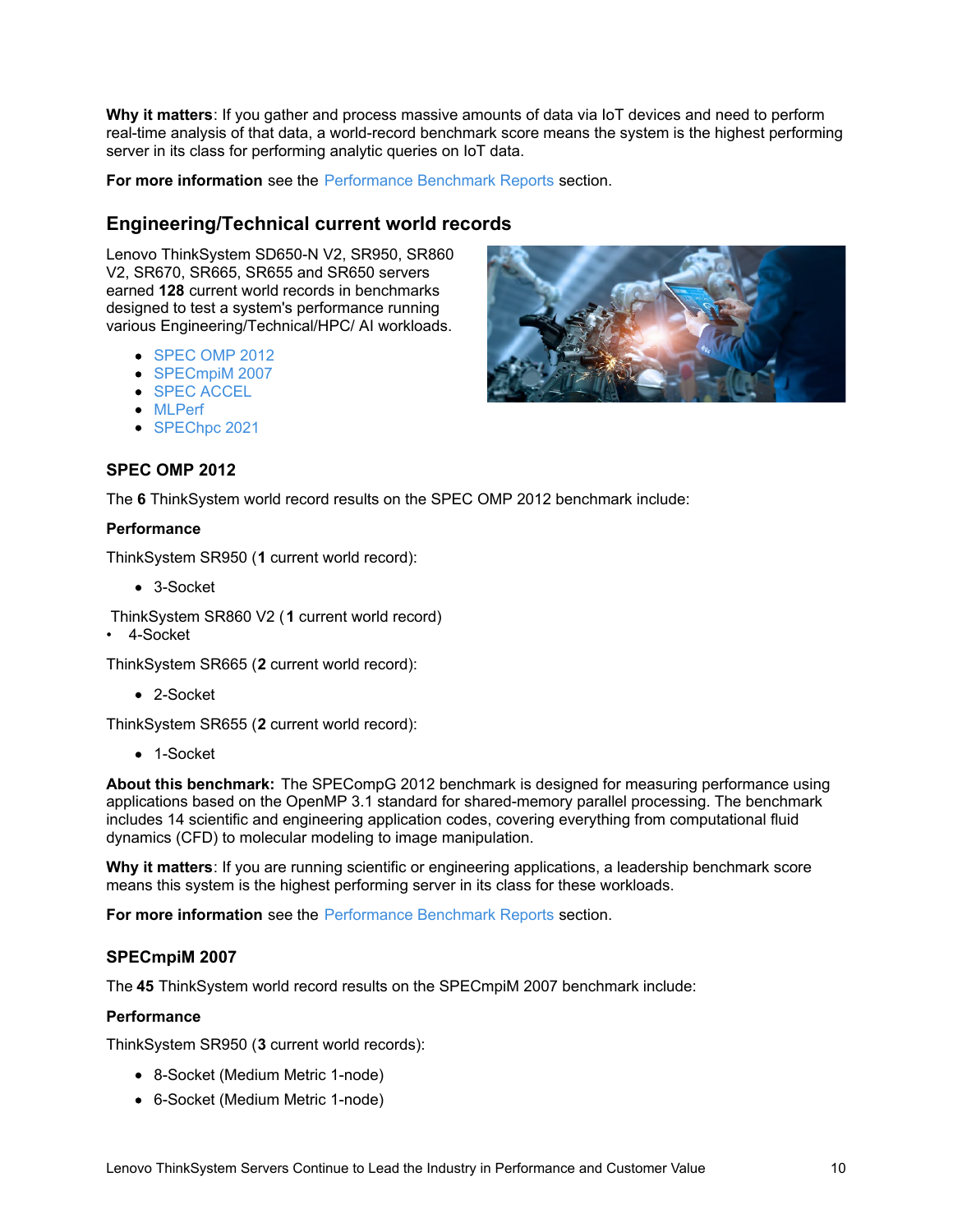3-Socket (Medium Metric 1-node)

ThinkSystem SR860 V2 (**16** current world records)

- 4-Socket (Medium Metric 1-node)
- 4-Socket (Medium Metric1-node)
- 4-Socket (Medium Metric 2-node)
- 4-Socket (Medium Metric 2-node)
- 4-Socket (Medium Metric 3-node)
- 4-Socket (Medium Metric 3-node)
- 4-Socket (Medium Metric 4-node)
- 4-Socket (Medium Metric 4-node)
- 4-Socket (Large Metric 1-node)
- 4 Socket (Large Metric 1-node)
- 4-Socket (Large Metric 2-node)
- 4 Socket (Large Metric 2-node)
- 4-Socket (Large Metric 3-node)
- 4 Socket (Large Metric 3-node)
- 4-Socket (Large Metric 4-node)
- 4 Socket (Large Metric 4-node)

ThinkSystem SR665 (**18** current world records):

- 2-Socket (Large Metric 6-node 33.1)
- 2-Socket (Large Metric 5-node 29.1)
- 2-Socket (Large Metric 4-node 24.8)
- 2-Socket (Large Metric 3-node 18.9)
- 2-Socket (Large Metric 2-node 13.6)
- 2-Socket (Large Metric 1-node 6.52) peak
- 2-Socket (Large Metric 1-node 6.52) base
- 2-Socket (Medium Metric 6-node 74.0) base
- 2-Socket (Medium Metric 6-node 72.3) peak
- 2-Socket (Medium Metric 5-node 74.5) base
- 2-Socket (Medium Metric 5-node 74.5) peak
- 2-Socket (Medium Metric 5-node 74.3) peak
- 2-Socket (Medium Metric 3-node 62.1) peak
- 2-Socket (Medium Metric 3-node 62.1) base
- 2-Socket (Medium Metric 2-node 52.6) base
- 2-Socket (Medium Metric 2-node 52.6) peak
- 2-Socket (Medium Metric 1-node 35.0) base
- 2-Socket (Medium Metric 1-node 35.0) peak

ThinkSystem SR655 (**8** current world records):

1-Socket (2 records Large Metric 2-node)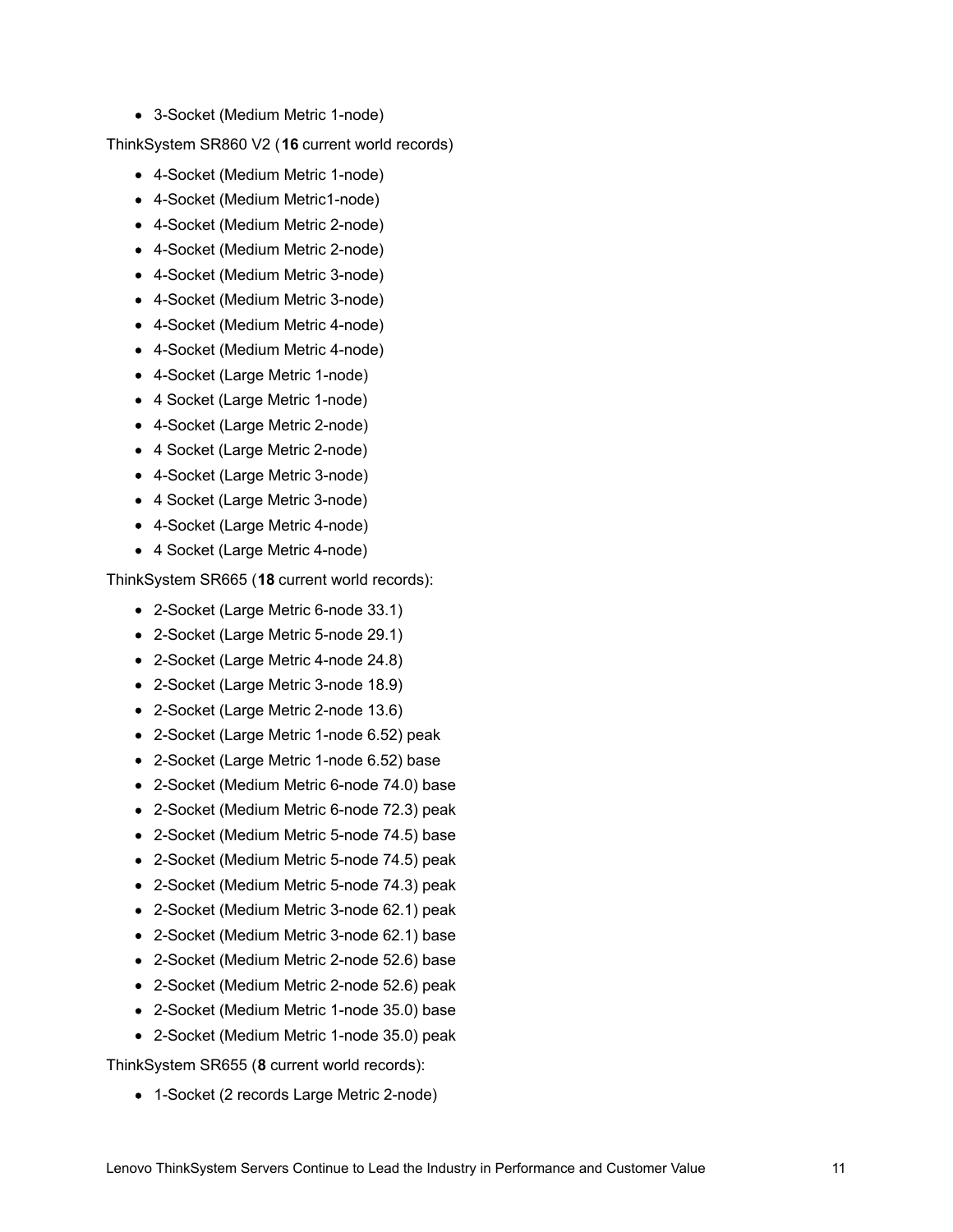- 1-Socket (2 records Large Metric 1-node)
- 1-Socket (2 records Medium Metric 1-node)
- 1-Socket (2 records Medium Metric 2-node)

**About this benchmark:** The SPECmpiM 2007 benchmark suite is used to evaluate MPI-parallel, floating point, compute-intensive performance across a wide range of cluster and SMP hardware. This suite gives users the most objective and representative benchmark suite for measuring and comparing highperformance computer systems.

**Why it matters**: If you are running compute-intensive technical workloads, a leadership benchmark score means this server is the highest performing server in its class, taking into account the CPUs, MPI library, communication interconnect, memory architecture, compilers, and file system performance.

**For more information** see the [Performance](#page-14-0) Benchmark Reports section.

### <span id="page-11-0"></span>**SPEC ACCEL**

The **18** ThinkSystem world record results on the SPEC ACCEL benchmark include:

ThinkSystem SR665 (**6** current world records):

2-Socket/1-Node (2S/1N)

ThinkSystem SR655 (**6** current world record):

• 1-Socket/1-Node (1S/1N)

Think System SR860 V2 (**6** records)

- SR860V2 4S (1 record)
- SR860V2 4S (1 record)
- SR860V2 4S (1 record)
- SR860V2 4S (1 record)
- SR860V2 4S (1 record)
- SR860V2 4S (1 record)

**About this benchmark:** The SPEC ACCEL benchmark suite tests performance with computationally intensive parallel applications running under the OpenCL, OpenACC, and OpenMP 4 target offloading APIs. The suite exercises the performance of the accelerator, host CPU, memory transfer between host and accelerator, support libraries and drivers, and compilers.

**Why it matters**: If you are running servers with accelerators (GPUs, coprocessors), a #1 benchmark score means a solution incorporating this server (equipped with a specific accelerator and supporting software) is the highest performing solution in its class.

**For more information** see the [Performance](#page-14-0) Benchmark Reports section.

### <span id="page-11-1"></span>**MLPerf**

Lenovo ThinkSystem SR670 and SE350 servers delivered **32** current world records on MLPerf Inference v0.7 benchmarks designed to test Artificial Intelligence inference performance, that is, to measure how fast systems can process inputs and produce results using a trained model.

MLPerf is a consortium of industry-leading Artificial Intelligence organizations who share the goal of creating fair and meaningful benchmarks for measuring performance of Machine Learning hardware, software and services. Due to it's extensive support, MLPerf is fast becoming the machine learning benchmark of choice for the industry.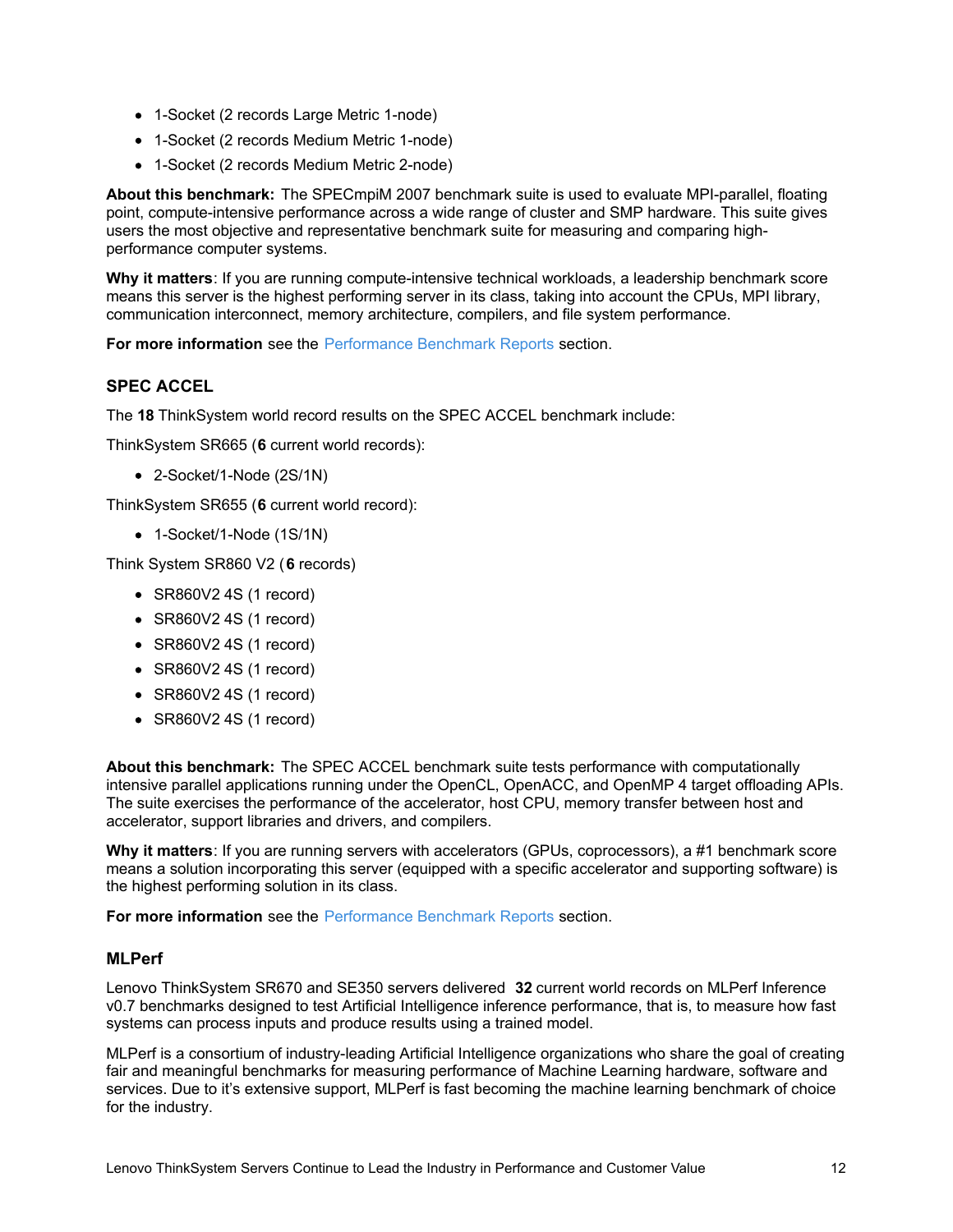The world record results on the MLPerf benchmark include:

ThinkSystem SR670 2S Fence by Accelerator type - NVIDIA A100-PCIe

MLPerf v0.7 Inference Closed Datacenter Division: (6 records)

- Medical Imaging 99.0% Accuracy Offline Scenario
- Medical Imaging 99.9% Accuracy Offline Scenario
- Speech-to-text 99.0% Accuracy Offline Scenario
- NLP 99.9% Accuracy Server Scenario
- Recommendation 99.0% Accuracy Server Scenario
- Recommendation 99.9% Accuracy Server Scenario

MLPerf v1.0 Inference Closed Datacenter Division(4 total records)

SR670 2S 4xNvidia A100 (1.0-23) Fence by Accelerator type - NVIDIA A100-PCIe

- Recommendation 99.0% Accuracy Server Scenario
- Recommendation 99.9% Accuracy Server Scenario

SR670 2S 4xNvidia A40 (1.0-24) Fence by Accelerator type - NVIDIA A40

- Medical Imaging 99.0% Accuracy Offline Scenario
- Medical Imaging 99.9% Accuracy Offline Scenario

ThinkSystem SE350

1 processor, 1 NVIDIA T4 (9 world records)

- Medical Imaging task, BraTS 2019 dataset, 3D-UNet model, 99% accuracy target, SingleStream scenario
- Medical Imaging task, BraTS 2019 dataset, 3D-UNet model, 99% accuracy target, Offline scenario
- Medical Imaging task, BraTS 2019 dataset, 3D-UNet model, 99.9% accuracy target, SingleStream scenario
- Medical Imaging task, BraTS 2019 dataset, 3D-UNet model, 99.9% accuracy target, Offline scenario
- Image Classification task, ImageNet dataset, ResNet model, 99% accuracy, Multiple Stream scenario
- Speech-to -text task, Librispeech dataset, RNN-T model, 99% accuracy, Single Stream scenario
- Object detection (large) task, COCO dataset, SSD-Large model, 99% accuracy, Multiple Stream scenario
- Object detection (small) task, COCO dataset, SSD-small model, 99% accuracy, Multiple Stream scenario
- Object detection (small) task, COCO dataset, SSD-small model, 99% accuracy, Single Stream scenario

SE350 1S with Nvidia T4 (1.0-89) Fence by Accelerator type – NVIDIA T4 (10 total records)

- Medical Imagining task, BraTS 2019 dataset, 3D-UNet model, 99% accuracy target, SingleStream scenario
- Medical Imagining task, BraTS 2019 dataset, 3D-UNet model, 99.9% accuracy target, SingleStream scenario
- Natural language processing, SQUAD v1.1 dataset, BERT model, 99% accuracy target, Offline scenario
- Natural language processing, SQUAD v1.1 dataset, BERT model, 99% accuracy target,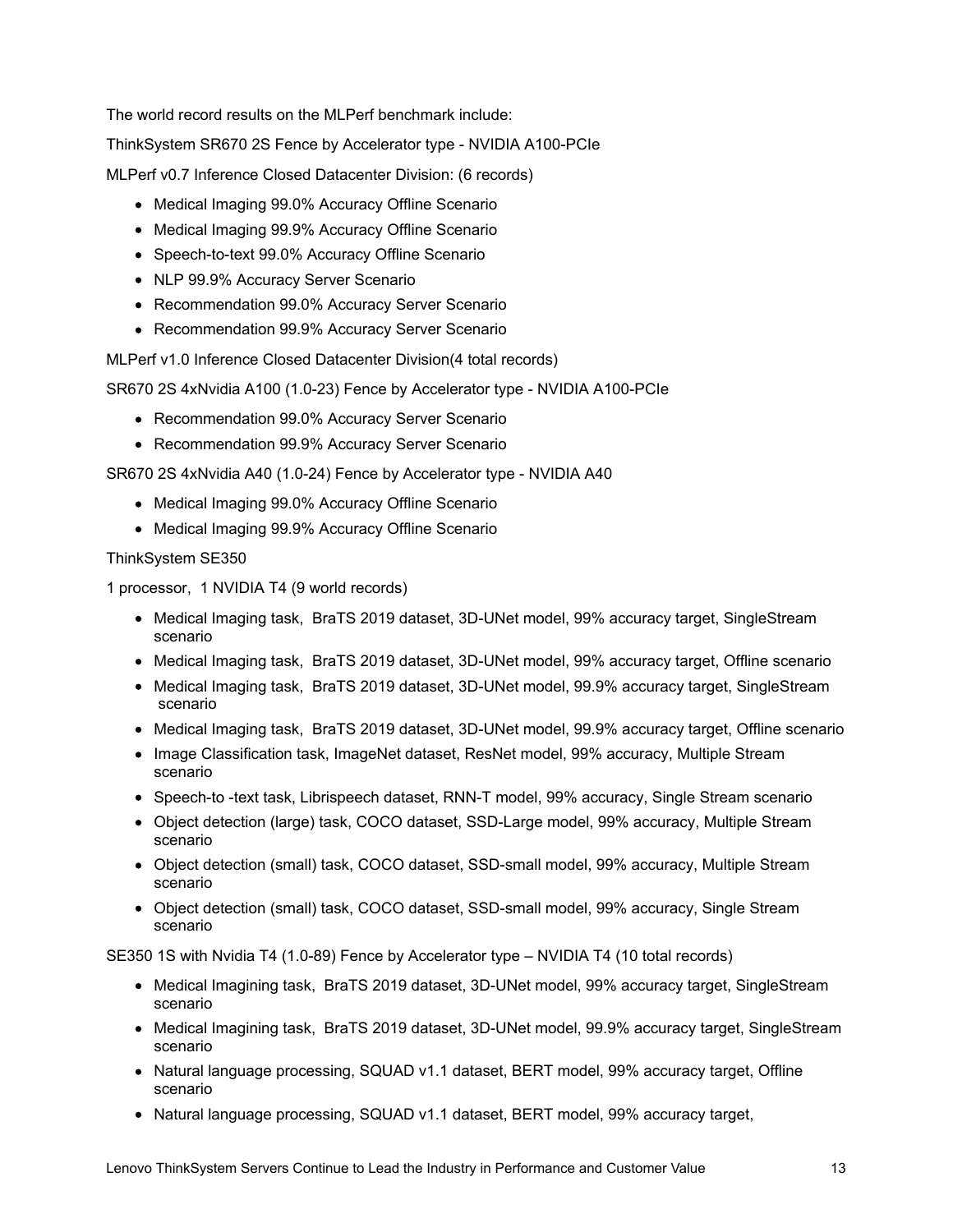SingleStream scenario

- Image Classification task, ImageNet dataset, ResNet model, 99% accuracy, Multiple Stream scenario
- Speech-to -text task, Librispeech dataset, RNN-T model, 99% accuracy, Single Stream scenario
- Object detection (large) task, COCO dataset, SSD-Large model, 99% accuracy, Multiple Stream scenario
- Object detection (small) task, COCO dataset, SSD-small model, 99% accuracy, Multiple Stream scenario
- Object detection (small) task, COCO dataset, SSD-small model, 99% accuracy, Single Stream scenario
- Object detection (small) task, COCO dataset, SSD-small model, 99% accuracy, Offline scenario

#### MLPerf v1.0 Training Closed Available Division

SD650-N V2 <https://mlcommons.org/en/training-normal-10> (1 record)

1) Benchmark: Object Detection-Lightweight, SSD. Fence #1: Single system (or 2 CPU sockets), Fence #2: 4 or less Nvidia GPUs. Lenovo submission #1.0-1048 has best training time of 16.47

#### SR670 <https://mlcommons.org/en/training-normal-10> (2 records)

1) Benchmark: Object Detection-Lightweight, SSD. Fence #1: Single system (or 2 CPU sockets), Fence #2: 4 or less Nvidia PCIe GPU, Lenovo submission #1.0-1049 has the best training time of 21.15 2) Benchmark: Image Classification, ResNet. Fence #1: Single system (or 2 CPU sockets), Fence #2: 4 or less Nvidia PCIe GPU, Lenovo submission #1.0-1049 has the best training time of 71.96

**About this benchmark:** The MLPerf inference benchmark measures how fast a system can perform machine learning (ML) inference using a trained model. The MLPerf inference benchmark is intended for a wide range of systems from mobile devices to servers. MLPerf Inference is a benchmark suite for measuring how fast systems can process inputs and produce results using a trained model.

**Why it matters**: If you are running machine learning (ML) or artificial intelligence (AI) workloads using trained models, a #1 benchmark score means this server is the highest performing server in its class for how fast systems can train models to a target quality metric.

**For more information** see the [Performance](#page-14-0) Benchmark Reports section.

### <span id="page-13-0"></span>**SPEChpc 2021**

The **27** ThinkSystem world record results on the SPEChpc 2021 benchmark include:

Tiny Suite (17 records)

- ThinkSystem SR670 V2 2S 1-node 1GPU
- ThinkSystem SR670 V2 2S 1-node 2GPU
- ThinkSystem SR670 V2 2S 1-node 3GPU
- ThinkSystem SD650-N V2 2S 1-node 4GPU
- ThinkSystem SR670 V2 2S 1-node 5GPU
- ThinkSystem SR670 V2 2S 1-node 6GPU
- ThinkSystem SR670 V2 2S 1-node 7GPU
- ThinkSystem SR670 V2 2S 1-node 8GPU
- ThinkSystem SD650-N V2 2S 2-node 4GPU
- ThinkSystem SR665 2S 1-node 2CPU
- ThinkSystem SR665 2S 1-node 2CPU (peak)
- ThinkSystem SR665 2S 2-node 2CPU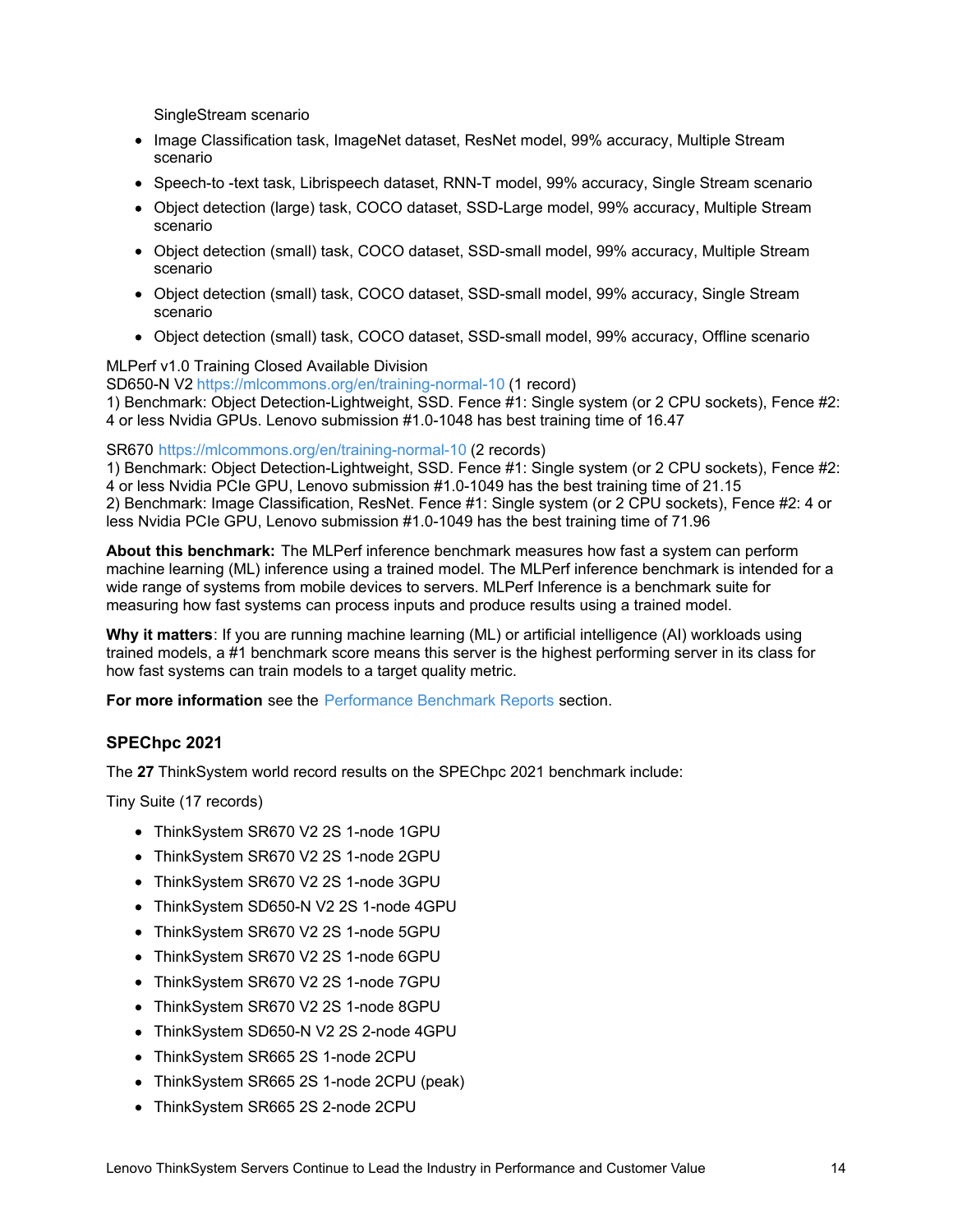- ThinkSystem SR665 2S 3-node 2CPU
- ThinkSystem SR665 2S 4-node 2CPU
- ThinkSystem SR665 2S 5-node 2CPU
- ThinkSystem SR665 2S 6-node 2CPU
- ThinkSystem SR950 8S 1-node 8 CPU

Small Suite (10 records)

- SR670 V2 2S 1-node 7GPU
- SD670 V2 2S 1-node 8GPU
- SR665 2S 1-node 2CPU
- SR665 2S 1-node 2CPU (peak)
- SR665 2S 2-node 2CPU
- SR665 2S 3-node 2CPU
- SR665 2S 4-node 2CPU
- SR665 2S 5-node 2CPU
- SR665 2S 6-node 2CPU
- SR950 8S 1-node 8 CPU

**About this benchmark:** The SPEChpc 2021 benchmark was designed to provide a comprehensive measure of real-world performance for High Performance Computing (HPC) systems. Offering science and engineering codes that are representative of HPC workloads and are portable across CPU and accelerators, the benchmark includes four suites, Tiny, Small, Medium, and Large, enabling fair vendor-neutral comparisons of the performance of different HPC systems, ranging from a single node to hundreds of nodes with support multiple programming models, including MPI, MPI+OpenACC, MPI+OpenMP, and MPI+OpenMP with target offload.

**Why it matters**: HPC systems are getting built with an increased level of heterogeneity. The numerous types of accelerators bring in tremendous extra computing power, while at the same time introduce big challenges in performance evaluation and characterization. More complications are added to the problem when multiple parallel and accelerator programming models have been developed with each only supporting a subset of the computing devices.

The SPEChpc 2021 Benchmark Suites address these challenges by providing a set of application benchmark suites using a comprehensive measure of real-world performance for the state-of-the-art HPC systems. They offer well-selected science and engineering codes that are representative of HPC workloads and are portable across CPU and accelerators, along with certain fair comparative performance metrics.

**For more information** see the [Performance](#page-14-0) Benchmark Reports section.

### **Conclusion**

The portfolio of Lenovo ThinkSystem servers continues its dominance of data center performance, with **311** world record benchmarks (as of June 1, 2022). This outstanding performance was achieved across multiple configurations and a variety of workloads and industry benchmarks.

To learn more about [ThinkSystem](https://www.lenovo.com/us/en/servers-storage/servers/) servers, go to

### <span id="page-14-0"></span>**Performance Benchmark Reports**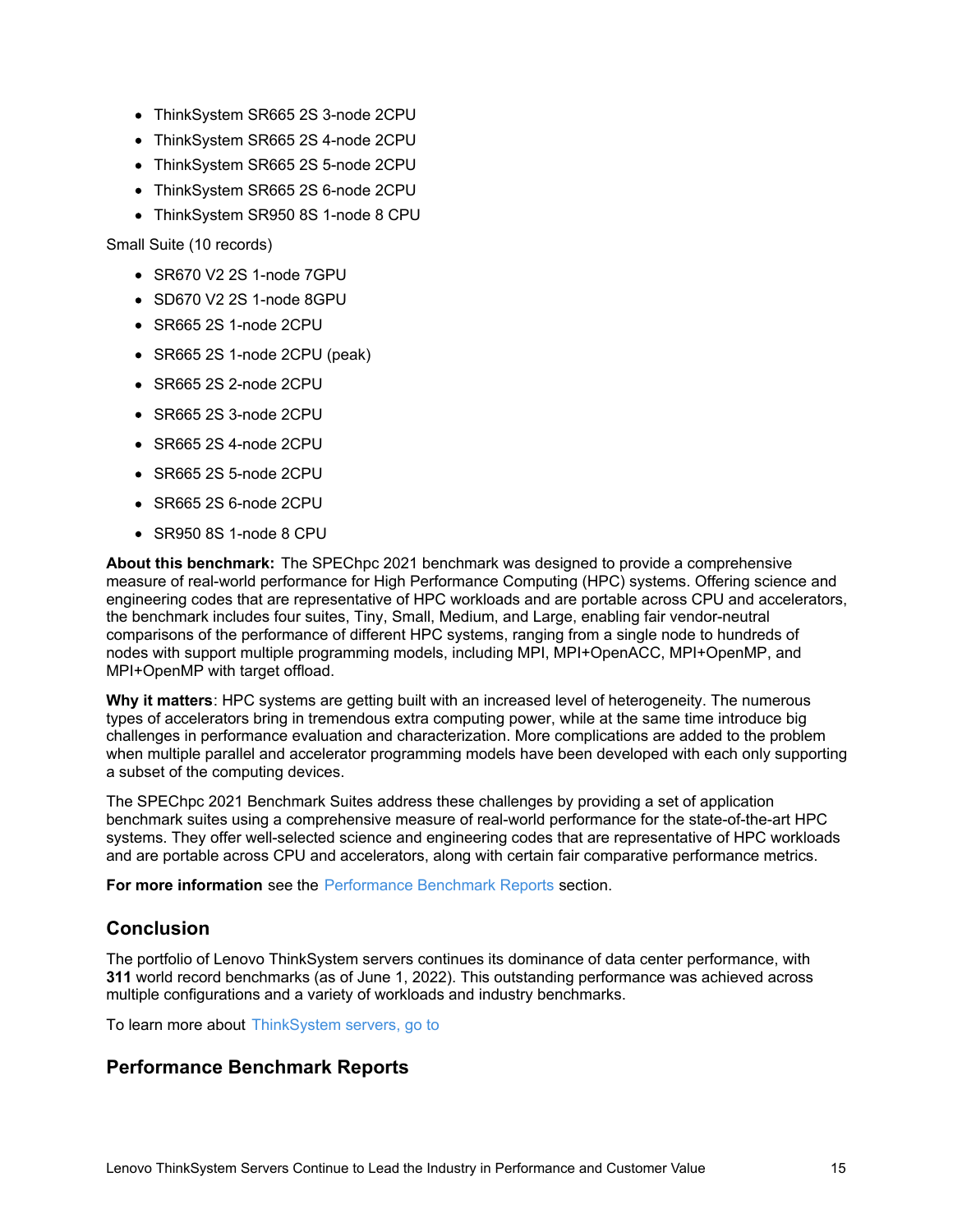Each ThinkSystem benchmark has a Lenovo Performance Benchmark Report. These Performance Benchmark Reports detail the specific benchmark, benchmark result, and hardware/software configuration used for that benchmark result. The reports also provide a link to the specific benchmark results page (e.g., SPEC, TPC, SAP, etc.). View all [Performance](https://lenovopress.com/#resource_type=performance-benchmark-result&sort=relevance) Benchmark Reports.

The following Lenovo ThinkSystem benchmark world records are current as of June 1, 2022.

- SAP SD 2T [Reports](#page-15-0)
- SAP BWoH [Reports](#page-15-1)
- TPC-H [Reports](#page-15-2)
- **TPC-E [Reports](#page-16-0)**
- SPECvirt [Datacenter](#page-16-1) 2021 Reports
- [SPECvirt\\_sc2013](#page-16-2) Reports
- [VMmark](#page-16-3) 3.1 Reports
- SPEC CPU 2017 [Reports](#page-16-4)
- SPECpower ssj2008 Reports
- [STAC-M3](#page-18-0) Reports
- **[TPCx-IOT](#page-18-1) Reports**
- [TPCx-BB](#page-19-0) Reports
- **SPEC ACCEL [Reports](#page-19-1)**
- SPEC [OMP2012](#page-19-2) Reports
- SPEC [MPI2007](#page-20-0) Reports
- [SPECjbb2015](#page-22-0) (Linux) Reports
- [SPECjbb2015](#page-22-1) (Windows) Reports
- MLPerf [Reports](#page-23-0)
- [SPEChpc2021](#page-23-1) Reports

#### <span id="page-15-0"></span>**SAP SD 2T Reports**

- SR860 V2 4S <https://www.sap.com/dmc/benchmark/2020/Cert20050.pdf> (1 record)
- SR655 1S <https://www.sap.com/dmc/benchmark/2021/Cert21070.pdf> (1 record)

### <span id="page-15-1"></span>**SAP BWoH Reports**

- SR950 4S 10.4B Records v3 <https://www.sap.com/dmc/benchmark/2019/Cert19014.pdf> (1 record, 3 KPIs)
- SR860 V2 4S 1.3B Records v3 <https://www.sap.com/dmc/benchmark/2020/Cert20036.pdf> (1 record, 3 KPIs)
- SR860 V2 4S 5.2B Records v3 <https://www.sap.com/dmc/benchmark/2021/Cert21017.pdf> (1 record. 2 KPIs)
- SR860 V2 4S 7.8B Records v3 <https://www.sap.com/dmc/benchmark/2021/Cert21049.pdf> (1 record. 2 KPIs)
- ThinkAgile HX7821 4S 24.7B Records v3 <https://www.sap.com/dmc/benchmark/2020/Cert20026.pdf> (1 record, 3KPIs)
- SR650 V2 2S 1.3B Records v3 <https://www.sap.com/dmc/benchmark/2021/Cert21035.pdf> (1 Overall record, 3 KPIs)
- SR650 V2 2S 5.2B Records v3 <https://www.sap.com/dmc/benchmark/2021/Cert21053.pdf> (1 Overall record, 3 KPIs)

 $1$  The current SAP BW edition for SAP HANA benchmark is version 3. SAP will no longer accept new benchmark results for versions 1 and 2.

### <span id="page-15-2"></span>**TPC-H Reports**

• SR665 2S - <http://tpc.org/3355> (1 record - price/performance world record non-clustered @3000GB,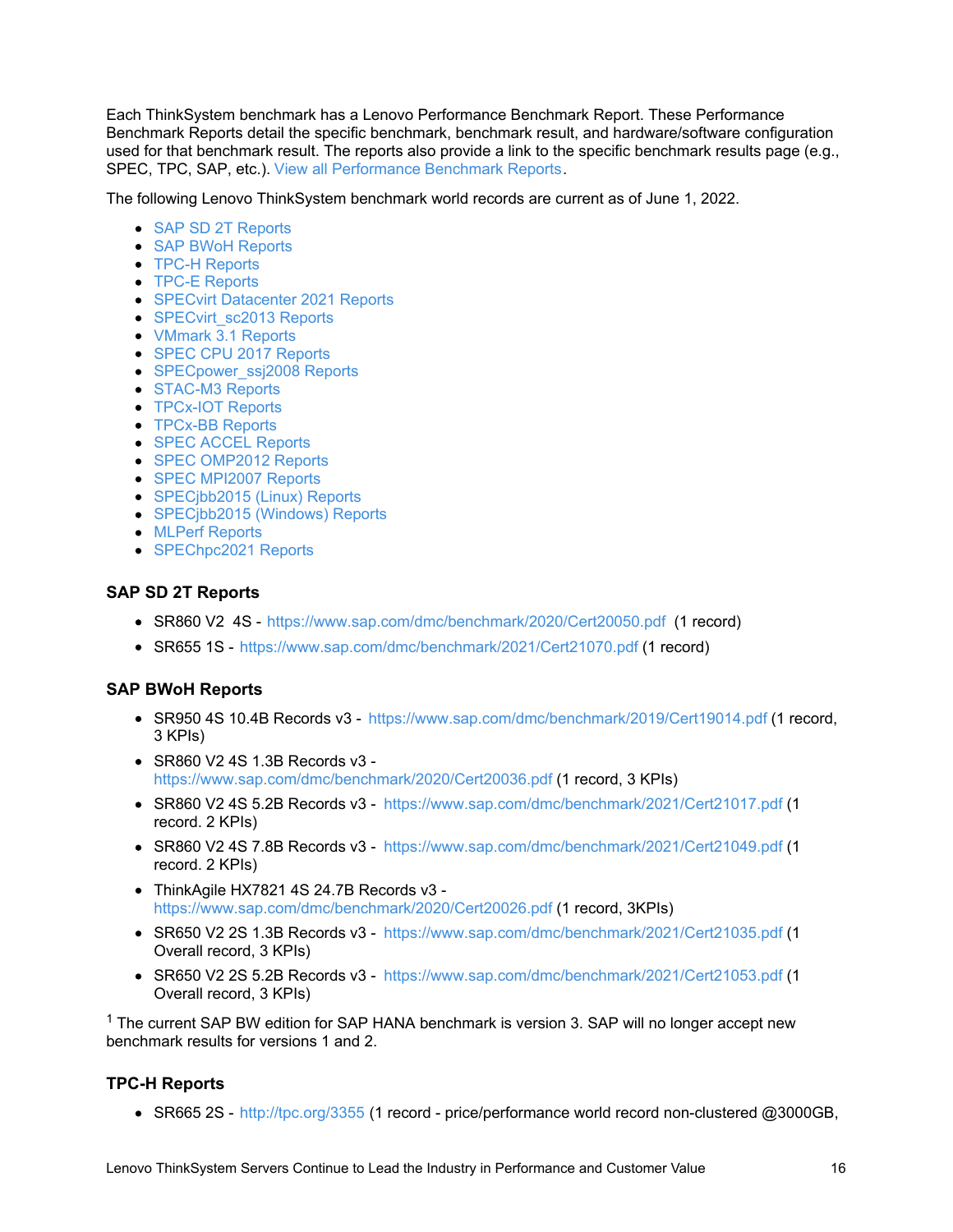V3)

### <span id="page-16-0"></span>**TPC-E Reports**

- SR860 V2 4S -- <http://tpc.org/4087> (2 records performance and price/performance world records)
- SR665 2S <http://www.tpc.org/4088> (1 record performance world record)
- SR665 2S <http://www.tpc.org/4090> (1 record price/performance world record)
- SR655 1S <http://tpc.org/4089> (2 records performance and price/performance world records)

### <span id="page-16-1"></span>**SPECvirt Datacenter 2021 Reports**

SR665 2S 4-node [https://www.spec.org/virt\\_datacenter2021/results/res2021q3/virt\\_datacenter2021-20210809-00002](https://www.spec.org/virt_datacenter2021/results/res2021q3/virt_datacenter2021-20210809-00002-perf.html) perf.html

### <span id="page-16-2"></span>**SPECvirt\_sc2013 Reports**

#### **Performance**

- SR950 4S [http://www.spec.org/virt\\_sc2013/results/res2019q2/virt\\_sc2013-20190312-00118](http://www.spec.org/virt_sc2013/results/res2019q2/virt_sc2013-20190312-00118-perf.html) perf.html
- SR950 8S [http://www.spec.org/virt\\_sc2013/results/res2019q2/virt\\_sc2013-20190611-00119](http://www.spec.org/virt_sc2013/results/res2019q2/virt_sc2013-20190611-00119-perf.html) perf.html

#### **Performance Per Watt**

- $\bullet$  SR650 2S [http://www.spec.org/virt\\_sc2013/results/res2017q4/virt\\_sc2013-20171018-00102](http://www.spec.org/virt_sc2013/results/res2017q4/virt_sc2013-20171018-00102-ppw.html) ppw.html
- SR950 4S [http://spec.org/virt\\_sc2013/results/res2019q2/virt\\_sc2013-20190312-00118-ppw.html](http://spec.org/virt_sc2013/results/res2019q2/virt_sc2013-20190312-00118-ppw.html)
- $\bullet$  SR950 8S [http://www.spec.org/virt\\_sc2013/results/res2019q2/virt\\_sc2013-20190611-00119](http://www.spec.org/virt_sc2013/results/res2019q2/virt_sc2013-20190611-00119-ppw.html) ppw.html

### **Server Performance Per Watt**

- $\bullet$  SR650 2S [http://www.spec.org/virt\\_sc2013/results/res2017q4/virt\\_sc2013-20171018-00102](http://www.spec.org/virt_sc2013/results/res2017q4/virt_sc2013-20171018-00102-ppws.html) ppws.html
- SR950 4S [http://www.spec.org/virt\\_sc2013/results/res2019q2/virt\\_sc2013-20190312-00118](http://www.spec.org/virt_sc2013/results/res2019q2/virt_sc2013-20190312-00118-ppws.html) ppws.html
- $\bullet$  SR950 8S [http://www.spec.org/virt\\_sc2013/results/res2019q2/virt\\_sc2013-20190611-00119](http://www.spec.org/virt_sc2013/results/res2019q2/virt_sc2013-20190611-00119-ppws.html) ppws.html

### <span id="page-16-3"></span>**VMmark 3.1 Reports**

- SR655 1S 2-node [https://www.vmware.com/content/dam/digitalmarketing/vmware/en/pdf/vmmark/2019-09-17-Lenovo-](https://www.vmware.com/content/dam/digitalmarketing/vmware/en/pdf/vmmark/2019-09-17-Lenovo-ThinkSystem-SR655.pdf)ThinkSystem-SR655.pdf
- SR665 2S 2-node [https://www.vmware.com/content/dam/digitalmarketing/vmware/en/pdf/vmmark/2021-05-04-Lenovo-](https://www.vmware.com/content/dam/digitalmarketing/vmware/en/pdf/vmmark/2021-05-04-Lenovo-ThinkSystem-SR665.pdf)ThinkSystem-SR665.pdf

### <span id="page-16-4"></span>**SPEC CPU 2017 Reports**

• SR950 6S SPEC\_speed\_int\_base2017 - [http://spec.org/cpu2017/results/res2019q2/cpu2017-](http://spec.org/cpu2017/results/res2019q2/cpu2017-20190401-11612.html) 20190401-11612.html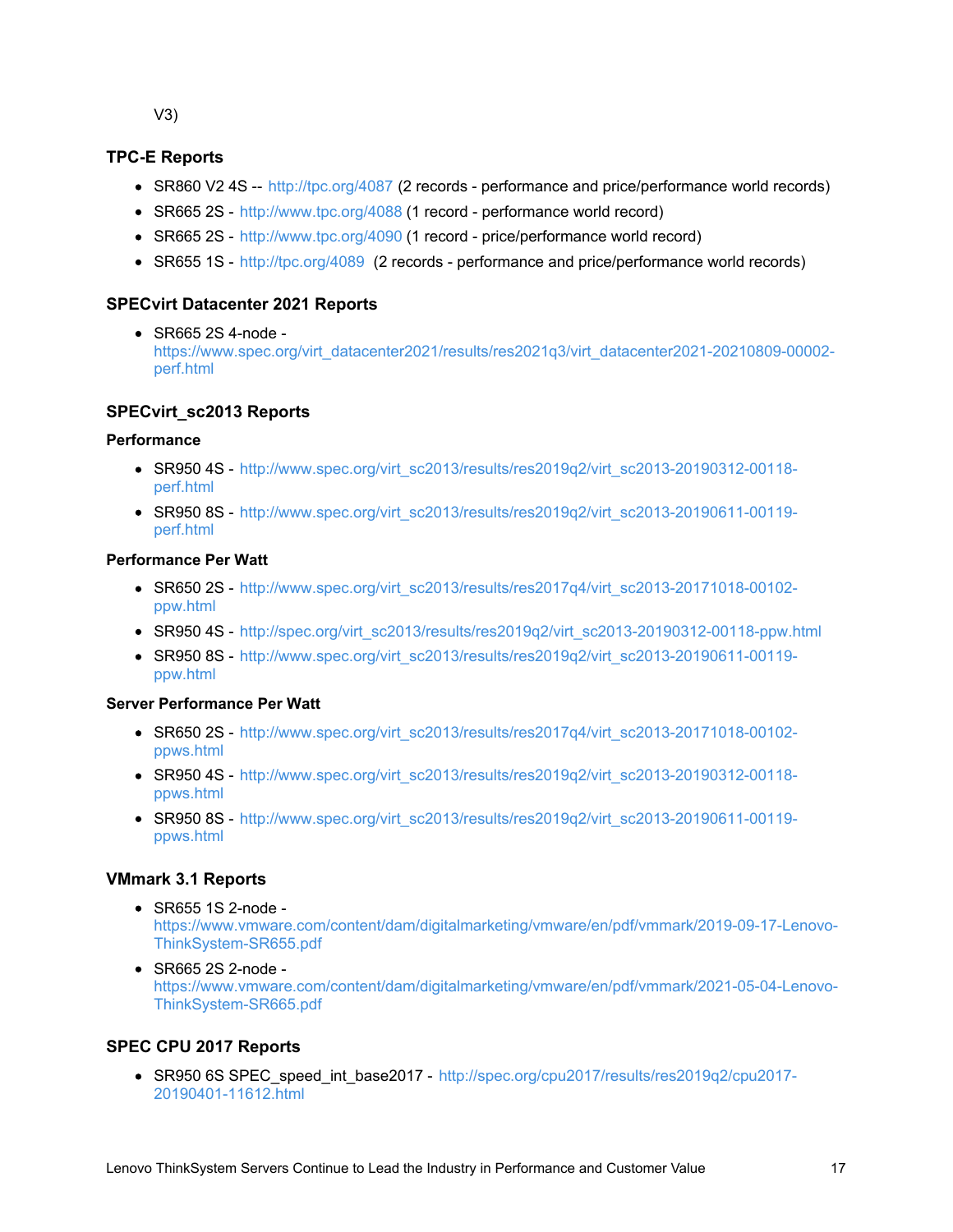- SR950 3S SPEC\_speed\_int\_base2017 [http://spec.org/cpu2017/results/res2019q2/cpu2017-](http://spec.org/cpu2017/results/res2019q2/cpu2017-20190401-11610.html) 20190401-11610.html
- SR950 3S SPEC speed fp\_base2017 [https://www.spec.org/cpu2017/results/res2019q2/cpu2017-](https://www.spec.org/cpu2017/results/res2019q2/cpu2017-20190319-11383.html) 20190319-11383.html
- SR950 3S SPEC rate int base2017 [https://www.spec.org/cpu2017/results/res2019q2/cpu2017-](https://www.spec.org/cpu2017/results/res2019q2/cpu2017-20190319-11385.html) 20190319-11385.html
- SR950 3S SPEC rate fp\_base2017 [https://www.spec.org/cpu2017/results/res2019q2/cpu2017-](https://www.spec.org/cpu2017/results/res2019q2/cpu2017-20190319-11381.html) 20190319-11381.html
- SR860 V2 4S SPECspeed int base\_energy2017 <https://spec.org/cpu2017/results/res2020q4/cpu2017-20201026-24300.html>
- SR860 V2 4S SPECspeed fp\_base\_energy2017 <https://spec.org/cpu2017/results/res2020q4/cpu2017-20201026-24299.html>
- SR860 V2 4S SPECrate int base energy2017 <https://spec.org/cpu2017/results/res2020q4/cpu2017-20201026-24302.html>
- SR860 V2 4S SPECrate\_fp\_base\_energy2017 <https://spec.org/cpu2017/results/res2020q4/cpu2017-20201026-24303.html>
- SR655 1S SPECrate int base energy 2017 [https://spec.org/cpu2017/results/res2021q2/cpu2017-](https://spec.org/cpu2017/results/res2021q2/cpu2017-20210525-26816.html) 20210525-26816.html
- SR655 1S SPECrate int peak energy 2017 [https://spec.org/cpu2017/results/res2021q2/cpu2017-](https://spec.org/cpu2017/results/res2021q2/cpu2017-20210525-26816.html) 20210525-26816.html
- SR655 1S SPECrate fp\_base\_energy\_2017 [https://spec.org/cpu2017/results/res2021q2/cpu2017-](https://spec.org/cpu2017/results/res2021q2/cpu2017-20210525-26817.html) 20210525-26817.html
- SR655 1S SPECrate fp\_peak\_energy\_2017 [https://spec.org/cpu2017/results/res2021q2/cpu2017-](https://spec.org/cpu2017/results/res2021q2/cpu2017-20210525-26817.html) 20210525-26817.html
- SR655 1S SPECspeed int peak energy 2017 <https://spec.org/cpu2017/results/res2021q2/cpu2017-20210525-26809.html>
- SR655 1S SPECspeed fp base energy 2017 <https://spec.org/cpu2017/results/res2021q2/cpu2017-20210525-26814.html>
- SR655 1S SPECspeed fp\_peak\_energy\_2017 <https://spec.org/cpu2017/results/res2021q2/cpu2017-20210525-26814.html>
- SR645 2S SPEC speed int base energy 2017 <https://spec.org/cpu2017/results/res2021q1/cpu2017-20210301-25146.html>
- SR645 2S SPEC\_speed\_int\_peak\_energy\_2017 <https://spec.org/cpu2017/results/res2021q1/cpu2017-20210301-25146.html>
- SR645 2S SPEC speed fp base energy 2017 <https://spec.org/cpu2017/results/res2021q1/cpu2017-20210301-25147.html>
- SR645 2S SPEC speed fp peak energy 2017 <https://spec.org/cpu2017/results/res2021q1/cpu2017-20210301-25147.html>
- SR645 2S SPEC rate int base\_energy\_2017 <https://spec.org/cpu2017/results/res2021q1/cpu2017-20210301-25148.html>
- SR645 2S SPEC\_rate\_int\_peak\_energy\_2017 <https://spec.org/cpu2017/results/res2021q1/cpu2017-20210301-25148.html>
- SR645 2S SPEC\_rate\_fp\_base\_energy\_2017 <https://spec.org/cpu2017/results/res2021q1/cpu2017-20210301-25150.html>
- <span id="page-17-0"></span>SR645 2S SPEC\_rate\_fp\_peak\_energy\_2017 <https://spec.org/cpu2017/results/res2021q1/cpu2017-20210301-25151.html>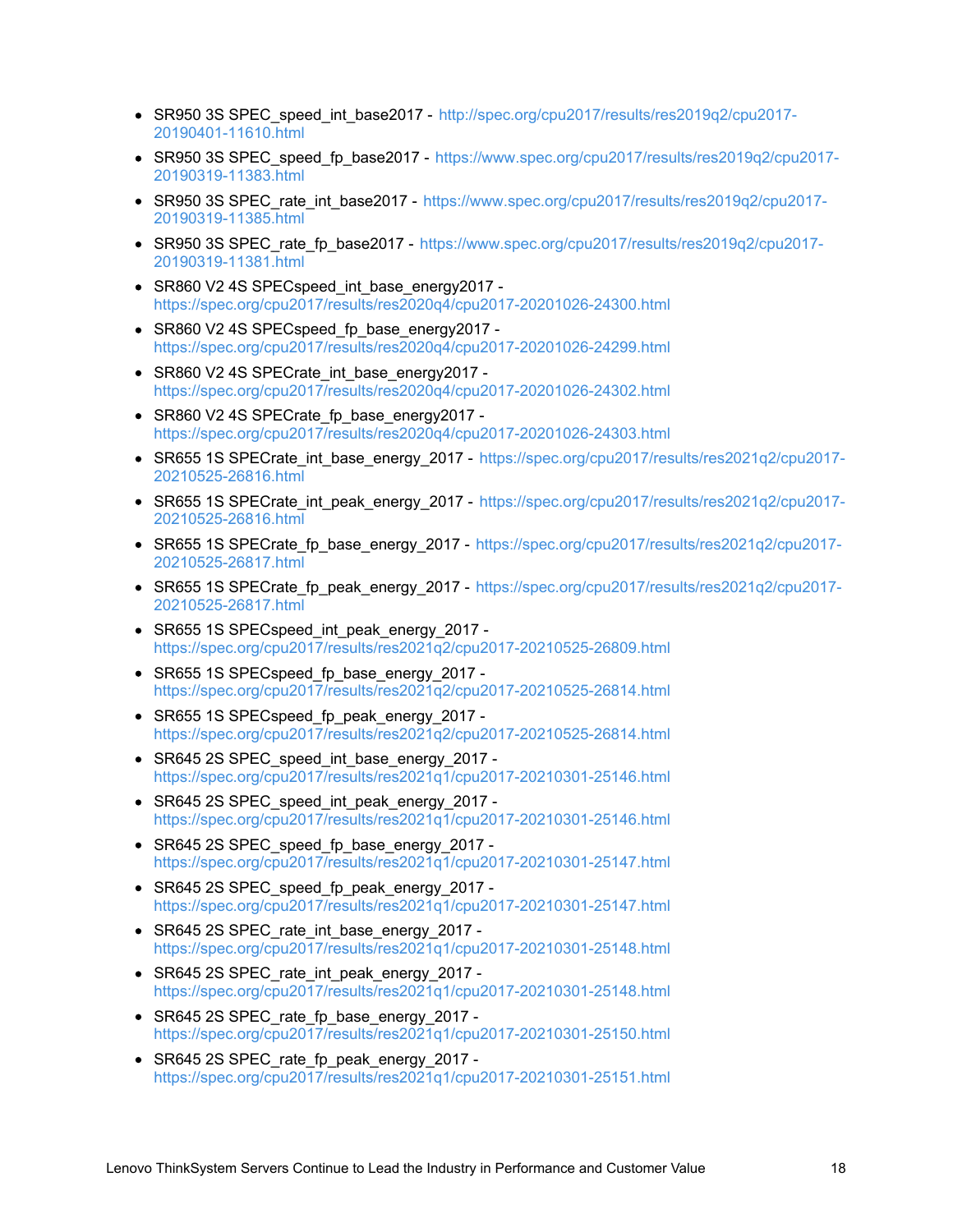### **SPECpower\_ssj2008 Reports**

- SN850 4S 7-node [https://www.spec.org/power\\_ssj2008/results/res2018q3/power\\_ssj2008-](https://www.spec.org/power_ssj2008/results/res2018q3/power_ssj2008-20180828-00852.html) 20180828-00852.html (Win)
- SR850 4S 7-node [https://www.spec.org/power\\_ssj2008/results/res2019q3/power\\_ssj2008-](https://www.spec.org/power_ssj2008/results/res2019q3/power_ssj2008-20190731-00999.html) 20190731-00999.html (Linux)
- SN550 14 nodes [https://www.spec.org/power\\_ssj2008/results/res2017q4/power\\_ssj2008-](https://www.spec.org/power_ssj2008/results/res2017q4/power_ssj2008-20171011-00794.html) 20171011-00794.html
- SR655 1S [http://spec.org/power\\_ssj2008/results/res2021q2/power\\_ssj2008-20210602-01105.html](http://spec.org/power_ssj2008/results/res2021q2/power_ssj2008-20210602-01105.html) (1S2U Linux)
- SR655 1S [http://spec.org/power\\_ssj2008/results/res2021q2/power\\_ssj2008-20210602-01106.html](http://spec.org/power_ssj2008/results/res2021q2/power_ssj2008-20210602-01106.html) (1S2U Windiows)
- SR635 1S [http://spec.org/power\\_ssj2008/results/res2021q2/power\\_ssj2008-20210615-01111.html](http://spec.org/power_ssj2008/results/res2021q2/power_ssj2008-20210615-01111.html) (1S1U Windows)
- SR645 2S [https://www.spec.org/power\\_ssj2008/results/res2021q1/power\\_ssj2008-20210309-](https://www.spec.org/power_ssj2008/results/res2021q1/power_ssj2008-20210309-01077.html) 01077.html (Windows)
- SR645 2S [https://www.spec.org/power\\_ssj2008/results/res2021q2/power\\_ssj2008-20210413-](https://www.spec.org/power_ssj2008/results/res2021q2/power_ssj2008-20210413-01095.html) 01095.html (1U Linux)
- SR665 2S [https://www.spec.org/power\\_ssj2008/results/res2021q2/power\\_ssj2008-20210324-](https://www.spec.org/power_ssj2008/results/res2021q2/power_ssj2008-20210324-01091.html) 01091.html (2U Windows)
- SR665 2S [https://www.spec.org/power\\_ssj2008/results/res2021q2/power\\_ssj2008-20210408-](https://www.spec.org/power_ssj2008/results/res2021q2/power_ssj2008-20210408-01094.html) 01094.html (2U Linux)
- SR850 4S [https://www.spec.org/power\\_ssj2008/results/res2019q3/power\\_ssj2008-20190626-](https://www.spec.org/power_ssj2008/results/res2019q3/power_ssj2008-20190626-00978.html) 00978.html (Linux) 4S2U
- SR860 V2 4S [https://spec.org/power\\_ssj2008/results/res2020q4/power\\_ssj2008-20201201-](https://spec.org/power_ssj2008/results/res2020q4/power_ssj2008-20201201-01059.html) 01059.html (Linux) 4S4U
- SR950 8S [https://www.spec.org/power\\_ssj2008/results/res2018q3/power\\_ssj2008-20180828-](https://www.spec.org/power_ssj2008/results/res2018q3/power_ssj2008-20180828-00853.html) 00853.html (Windows)
- SR950 8S [https://www.spec.org/power\\_ssj2008/results/res2019q2/power\\_ssj2008-20190312-](https://www.spec.org/power_ssj2008/results/res2019q2/power_ssj2008-20190312-00928.html) 00928.html (Linux)
- SN550 V2 14 nodes [https://www.spec.org/power\\_ssj2008/results/res2022q2/power\\_ssj2008-](https://www.spec.org/power_ssj2008/results/res2022q2/power_ssj2008-20220426-01172.html) 20220426-01172.html (Linux)

### <span id="page-18-0"></span>**STAC-M3 Reports**

- SR950 4S <https://stacresearch.com/KDB171024> combined with <https://stacresearch.com/KDB170629> (**16** records)
- SR950 4S [www.stacresearch.com/KDB190322b](http://www.stacresearch.com/KDB190322b) (**4** records)
- SR950 4S <https://stacresearch.com/KDB190322a> (**1** record Antuco Suite)
- SR860 V2 4S <https://stacresearch.com/KDB201109> (Antuco **14** records, 2 yr Kanaga **8** records)
- SR650 2S <https://stacresearch.com/KDB190320b> (3 records)
- SR650 V2 <https://stacresearch.com/KDB210317> (14 records)
- SR860 V2 4S 2-node <https://stacresearch.com/KDB210428> (Antuco 10 records, 3 yr Kanaga 9 records)

### <span id="page-18-1"></span>**TPCx-IOT Reports**

SR655 1S 4+1 nodes- <http://www.tpc.org/5756> (**2** world records - performance and price/performance)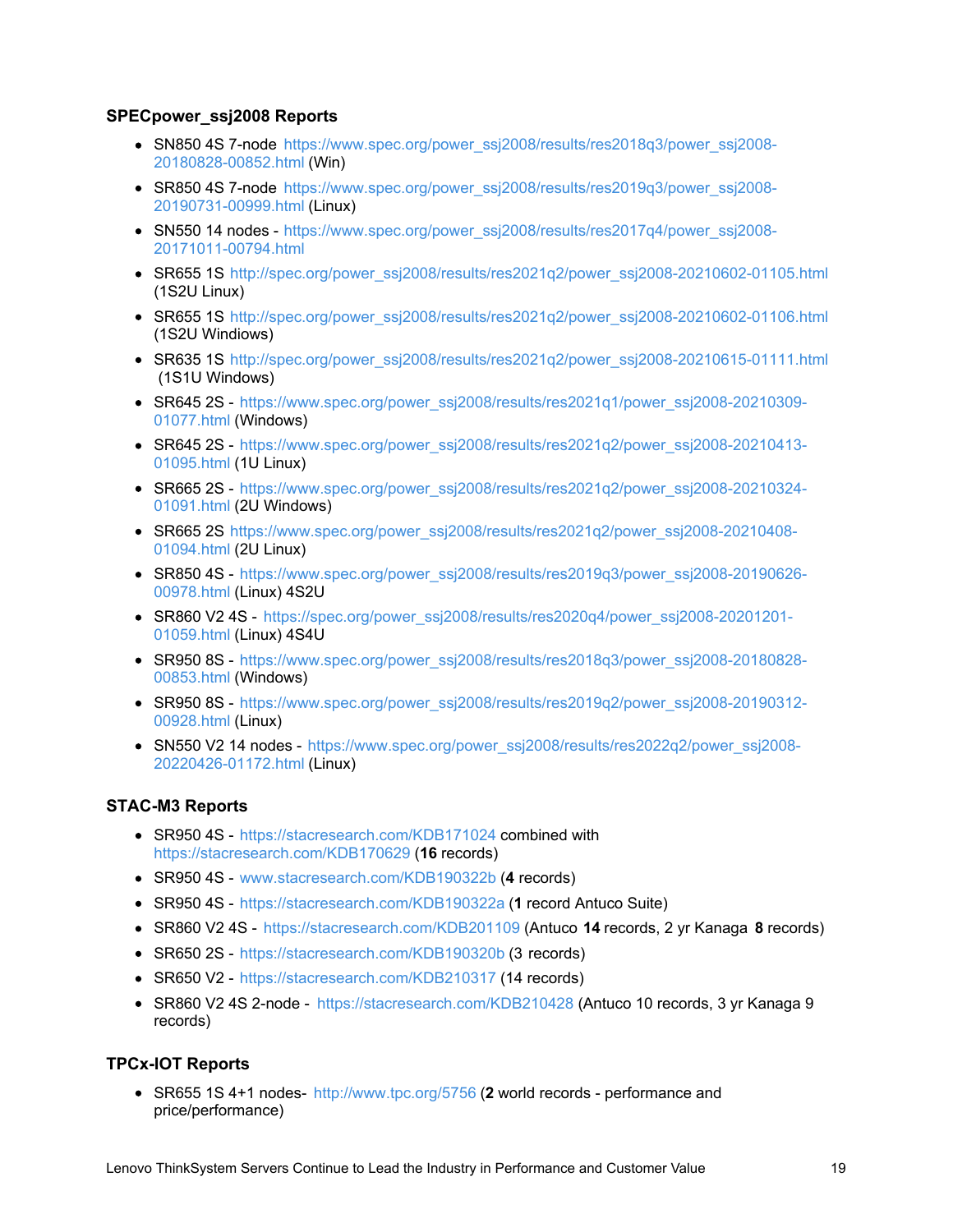### <span id="page-19-0"></span>**TPCx-BB Reports**

SR650 2S 36+3 nodes - <http://www.tpc.org/3512> (**2** world records for performance @ SF30000; fence claim by Software = Cloudera and 78 CPUs)

### <span id="page-19-1"></span>**SPEC ACCEL Reports**

- SR665 2S OpenACC <https://www.spec.org/accel/results/res2021q1/accel-20210223-00152.html> (Base)
- SR665 2S OpenACC <https://www.spec.org/accel/results/res2021q1/accel-20210223-00152.html> (Peak)
- SR665 2S OpenCL <https://www.spec.org/accel/results/res2021q1/accel-20210223-00153.html> (Base)
- SR665 2S OpenCL <https://www.spec.org/accel/results/res2021q1/accel-20210223-00153.html> (Peak)
- SR665 2S OpenMP <https://www.spec.org/accel/results/res2021q1/accel-20210223-00154.html> (Base)
- SR665 2S OpenMP <https://www.spec.org/accel/results/res2021q1/accel-20210223-00154.html> (Peak)
- SR665 1S OpenACC <https://www.spec.org/accel/results/res2020q2/accel-20200416-00139.html>
- SR665 1S OpenCL <https://www.spec.org/accel/results/res2020q2/accel-20200505-00140.html>
- SR655 1S OMP <https://www.spec.org/accel/results/res2021q2/accel-20210512-00158.html> (base)
- SR655 1S OMP <https://www.spec.org/accel/results/res2021q2/accel-20210512-00158.html> (peak)
- SR655 1S OpenCL <https://www.spec.org/accel/results/res2021q2/accel-20210512-00157.html> (base)
- SR655 1S OpenCL <https://www.spec.org/accel/results/res2021q2/accel-20210512-00157.html> (peak)
- SR655 1S OpenACC <https://www.spec.org/accel/results/res2021q2/accel-20210512-00156.html> (base)
- SR655 1S OpenACC <https://www.spec.org/accel/results/res2021q2/accel-20210512-00156.html> (peak)
- SR860 V2 4S OpenMP -- <https://www.spec.org/accel/results/res2020q4/accel-20200917-00149.html> (base)
- SR860 V2 4S OpenMP -- <https://www.spec.org/accel/results/res2020q4/accel-20200917-00149.html> (peak)
- SR860 V2 4S OpenCL -- <https://www.spec.org/accel/results/res2020q4/accel-20200917-00148.html> (base)
- SR860 V2 4S OpenCL -- <https://www.spec.org/accel/results/res2020q4/accel-20200917-00148.html> (peak)
- SR860 V2 4S OpenACC -- [https://www.spec.org/accel/results/res2020q4/accel-20200917-](https://www.spec.org/accel/results/res2020q4/accel-20200917-00147.html) 00147.html (base)
- SR860 V2 4S OpenACC -- [https://www.spec.org/accel/results/res2020q4/accel-20200917-](https://www.spec.org/accel/results/res2020q4/accel-20200917-00147.html) 00147.html (peak)

### <span id="page-19-2"></span>**SPEC OMP2012 Reports**

- SR950 3S <http://spec.org/omp2012/results/res2019q2/omp2012-20190312-00163.html>
- SR665 2S <https://www.spec.org/omp2012/results/res2021q1/omp2012-20210223-00195.pdf> (base)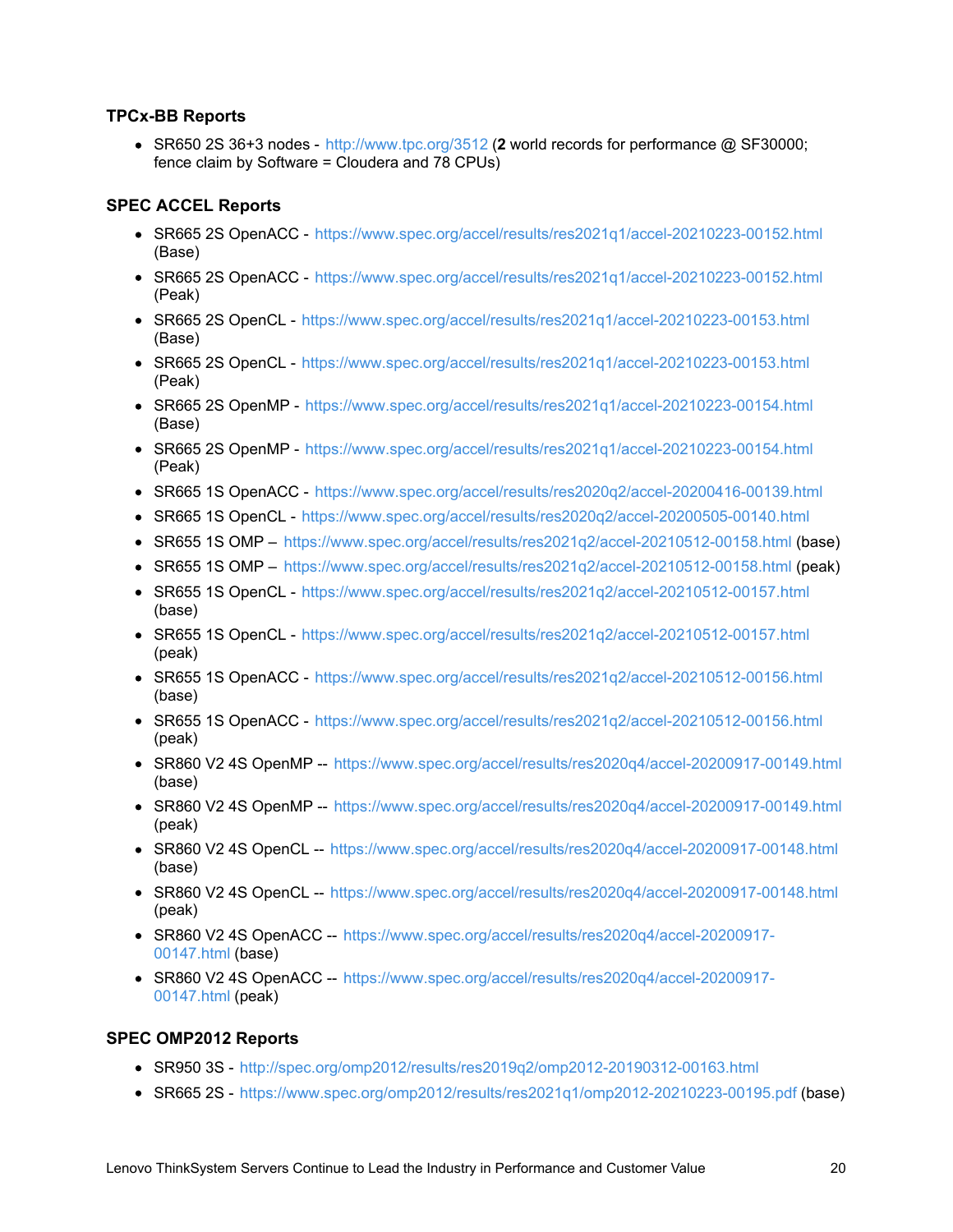- SR665 2S <https://www.spec.org/omp2012/results/res2021q1/omp2012-20210223-00195.pdf> (peak)
- SR655 1S <https://www.spec.org/omp2012/results/res2021q2/omp2012-20210531-00203.html> (base)
- SR655 1S <https://www.spec.org/omp2012/results/res2021q2/omp2012-20210531-00203.html> (peak)
- SR860 V2 4S <https://www.spec.org/omp2012/results/res2020q4/omp2012-20200917-00194.html>

#### <span id="page-20-0"></span>**SPEC MPI2007 Reports**

- SR950 (Medium Metric) 8S [https://www.spec.org/mpi2007/results/res2019q2/mpi2007-20190312-](https://www.spec.org/mpi2007/results/res2019q2/mpi2007-20190312-00619.html) 00619.html
- SR950 (Medium Metric) 6S [https://www.spec.org/mpi2007/results/res2019q2/mpi2007-20190312-](https://www.spec.org/mpi2007/results/res2019q2/mpi2007-20190312-00618.html) 00618.html
- SR950 (Medium Metric) 3S [https://www.spec.org/mpi2007/results/res2019q2/mpi2007-20190312-](https://www.spec.org/mpi2007/results/res2019q2/mpi2007-20190312-00616.html) 00616.html
- SR860 V2 4S (Medium Metric 1-Node) [https://www.spec.org/mpi2007/results/res2020q4/mpi2007-](https://www.spec.org/mpi2007/results/res2020q4/mpi2007-20200917-00662.html) 20200917-00662.html (base)
- SR860 V2 4S (Medium Metric 1-Node) -- [https://www.spec.org/mpi2007/results/res2020q4/mpi2007-](https://www.spec.org/mpi2007/results/res2020q4/mpi2007-20200917-00662.html) 20200917-00662.html (peak)
- SR860 V2 4S (Medium Metric 2-Node) [https://www.spec.org/mpi2007/results/res2020q4/mpi2007-](https://www.spec.org/mpi2007/results/res2020q4/mpi2007-20201020-00670.html) 20201020-00670.html (base)
- SR860 V2 4S (Medium Metric 2-Node) [https://www.spec.org/mpi2007/results/res2020q4/mpi2007-](https://www.spec.org/mpi2007/results/res2020q4/mpi2007-20201020-00670.html) 20201020-00670.html (peak)
- SR860 V2 4S (Medium Metric 3-Node) [https://www.spec.org/mpi2007/results/res2020q4/mpi2007-](https://www.spec.org/mpi2007/results/res2020q4/mpi2007-20201020-00665.html) 20201020-00665.html (base)
- SR860 V2 4S (Medium Metric 3-Node) [https://www.spec.org/mpi2007/results/res2020q4/mpi2007-](https://www.spec.org/mpi2007/results/res2020q4/mpi2007-20201020-00665.html) 20201020-00665.html (peak)
- SR860 V2 4S (Medium Metric 4-Node) [https://www.spec.org/mpi2007/results/res2020q4/mpi2007-](https://www.spec.org/mpi2007/results/res2020q4/mpi2007-20201020-00669.html) 20201020-00669.html (base)
- SR860 V2 4S (Medium Metric 4-Node) -- [https://www.spec.org/mpi2007/results/res2020q4/mpi2007-](https://www.spec.org/mpi2007/results/res2020q4/mpi2007-20201020-00669.html) 20201020-00669.html (peak)
- SR860 V2 4S (Large Metric 1-Node) -- [https://www.spec.org/mpi2007/results/res2020q4/mpi2007-](https://www.spec.org/mpi2007/results/res2020q4/mpi2007-20200917-00657.html) 20200917-00657.html (base)
- SR860 V2 4S (Large Metric 1-Node) -- [https://www.spec.org/mpi2007/results/res2020q4/mpi2007-](https://www.spec.org/mpi2007/results/res2020q4/mpi2007-20200917-00657.html) 20200917-00657.html (peak)
- SR860 V2 4S (Large Metric 2-Node) [https://www.spec.org/mpi2007/results/res2020q4/mpi2007-](https://www.spec.org/mpi2007/results/res2020q4/mpi2007-20201020-00667.html) 20201020-00667.html (base)
- SR860 V2 4S (Large Metric 2-Node) [https://www.spec.org/mpi2007/results/res2020q4/mpi2007-](https://www.spec.org/mpi2007/results/res2020q4/mpi2007-20201020-00667.html) 20201020-00667.html (peak)
- SR860 V2 4S (Large Metric 3-Node) [https://www.spec.org/mpi2007/results/res2020q4/mpi2007-](https://www.spec.org/mpi2007/results/res2020q4/mpi2007-20201020-00668.html) 20201020-00668.html (base)
- SR860 V2 4S (Large Metric 3-Node) [https://www.spec.org/mpi2007/results/res2020q4/mpi2007-](https://www.spec.org/mpi2007/results/res2020q4/mpi2007-20201020-00668.html) 20201020-00668.html (peak)
- SR860 V2 4S (Large Metric 4-Node) [https://www.spec.org/mpi2007/results/res2020q4/mpi2007-](https://www.spec.org/mpi2007/results/res2020q4/mpi2007-20201020-00671.html) 20201020-00671.html (base)
- SR860 V2 4S (Large Metric 4-Node) -- [https://www.spec.org/mpi2007/results/res2020q4/mpi2007-](https://www.spec.org/mpi2007/results/res2020q4/mpi2007-20201020-00671.html) 20201020-00671.html (peak)
- SR665 2S (Large Metric 6-Node) [https://www.spec.org/mpi2007/results/res2020q2/mpi2007-](https://www.spec.org/mpi2007/results/res2020q2/mpi2007-20200416-00641.html)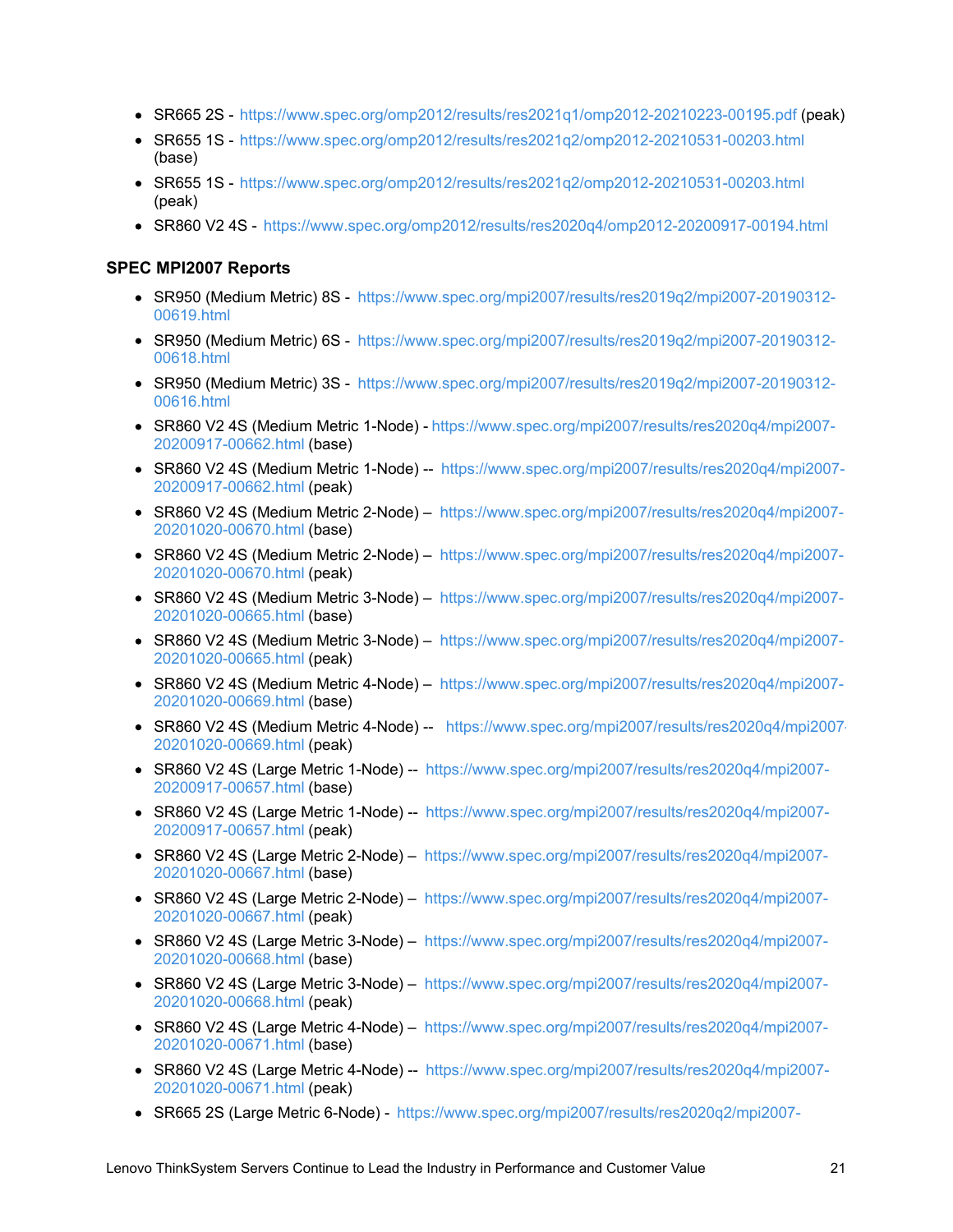20200416-00641.html

- SR665 2S (Large Metric 5-Node) [https://www.spec.org/mpi2007/results/res2020q2/mpi2007-](https://www.spec.org/mpi2007/results/res2020q2/mpi2007-20200416-00646.html) 20200416-00646.html
- SR665 2S (Large Metric 4-Node) [https://www.spec.org/mpi2007/results/res2020q2/mpi2007-](https://www.spec.org/mpi2007/results/res2020q2/mpi2007-20200416-00645.html) 20200416-00645.html
- SR665 2S (Large Metric 3-Node) [https://www.spec.org/mpi2007/results/res2020q2/mpi2007-](https://www.spec.org/mpi2007/results/res2020q2/mpi2007-20200416-00644.html) 20200416-00644.html
- SR665 2S (Large Metric 2-Node) [https://www.spec.org/mpi2007/results/res2020q2/mpi2007-](https://www.spec.org/mpi2007/results/res2020q2/mpi2007-20200416-00643.html) 20200416-00643.html
- SR665 2S (Large Metric 1-node) [https://www.spec.org/mpi2007/results/res2021q1/mpi2007-](https://www.spec.org/mpi2007/results/res2021q1/mpi2007-20210223-00672.html) 20210223-00672.html (base)
- SR665 2S (Large Metric 1-node) [https://www.spec.org/mpi2007/results/res2021q1/mpi2007-](https://www.spec.org/mpi2007/results/res2021q1/mpi2007-20210223-00672.html) 20210223-00672.html (peak)
- SR655 1S (Large Metric 1-node) [https://www.spec.org/mpi2007/results/res2021q2/mpi2007-](http://https//www.spec.org/mpi2007/results/res2021q2/mpi2007-20210511-00683.html) 20210511-00683.html (base)
- SR655 1S (Large Metric 1-node) [https://www.spec.org/mpi2007/results/res2021q2/mpi2007-](https://www.spec.org/mpi2007/results/res2021q2/mpi2007-20210511-00683.html) 20210511-00683.html (peak)
- SR655 1S (Large Metric 2-node) [https://www.spec.org/mpi2007/results/res2021q2/mpi2007-](https://www.spec.org/mpi2007/results/res2021q2/mpi2007-20210511-00680.html) 20210511-00680.html (base)
- SR655 1S (Large Metric 2-node) [https://www.spec.org/mpi2007/results/res2021q2/mpi2007-](http://https//www.spec.org/mpi2007/results/res2021q2/mpi2007-20210511-00680.html) 20210511-00680.html (peak)
- SR665 2S (Medium Metric 1-node) [https://www.spec.org/mpi2007/results/res2021q1/mpi2007-](https://www.spec.org/mpi2007/results/res2021q1/mpi2007-20210223-00673.html) 20210223-00673.html (base)
- SR665 2S (Medium Metric 1-node) [https://www.spec.org/mpi2007/results/res2021q1/mpi2007-](https://www.spec.org/mpi2007/results/res2021q1/mpi2007-20210223-00673.html) 20210223-00673.html (peak)
- SR665 2S (Medium Metric 2-node) [https://www.spec.org/mpi2007/results/res2021q1/mpi2007-](https://www.spec.org/mpi2007/results/res2021q1/mpi2007-20210223-00677.html) 20210223-00677.html (base)
- SR665 2S (Medium Metric 2-node) [https://www.spec.org/mpi2007/results/res2021q1/mpi2007-](https://www.spec.org/mpi2007/results/res2021q1/mpi2007-20210223-00677.html) 20210223-00677.html (peak)
- SR665 2S (Medium Metric 3-node) [https://www.spec.org/mpi2007/results/res2021q1/mpi2007-](https://www.spec.org/mpi2007/results/res2021q1/mpi2007-20210223-00676.html) 20210223-00676.html (base)
- SR665 2S (Medium Metric 3-node) [https://www.spec.org/mpi2007/results/res2021q1/mpi2007-](https://www.spec.org/mpi2007/results/res2021q1/mpi2007-20210223-00676.html) 20210223-00676.html (peak)
- SR665 2S (Medium Metric 4-node) [https://www.spec.org/mpi2007/results/res2021q1/mpi2007-](https://www.spec.org/mpi2007/results/res2021q1/mpi2007-20210223-00675.html) 20210223-00675.html (peak)
- SR665 2S (Medium Metric 5-node) [https://www.spec.org/mpi2007/results/res2021q1/mpi2007-](https://www.spec.org/mpi2007/results/res2021q1/mpi2007-20210223-00674.html) 20210223-00674.html (base)
- SR665 2S (Medium Metric 5-node) [https://www.spec.org/mpi2007/results/res2021q1/mpi2007-](https://www.spec.org/mpi2007/results/res2021q1/mpi2007-20210223-00674.html) 20210223-00674.html (peak)
- SR665 2S (Medium Metric 6-node) [https://www.spec.org/mpi2007/results/res2021q1/mpi2007-](https://www.spec.org/mpi2007/results/res2021q1/mpi2007-20210223-00678.html) 20210223-00678.html (peak)
- SR655 1S (Medium Metric 1 node) [https://www.spec.org/mpi2007/results/res2021q2/mpi2007-](https://www.spec.org/mpi2007/results/res2021q2/mpi2007-20210511-00682.html) 20210511-00682.html (base)
- SR655 1S (Medium Metric 1 node) [https://www.spec.org/mpi2007/results/res2021q2/mpi2007-](https://www.spec.org/mpi2007/results/res2021q2/mpi2007-20210511-00682.html) 20210511-00682.html (peak)
- SR655 1S (Medium Metric 2 node) [https://www.spec.org/mpi2007/results/res2021q2/mpi2007-](https://www.spec.org/mpi2007/results/res2021q2/mpi2007-20210511-00681.html) 20210511-00681.html (base)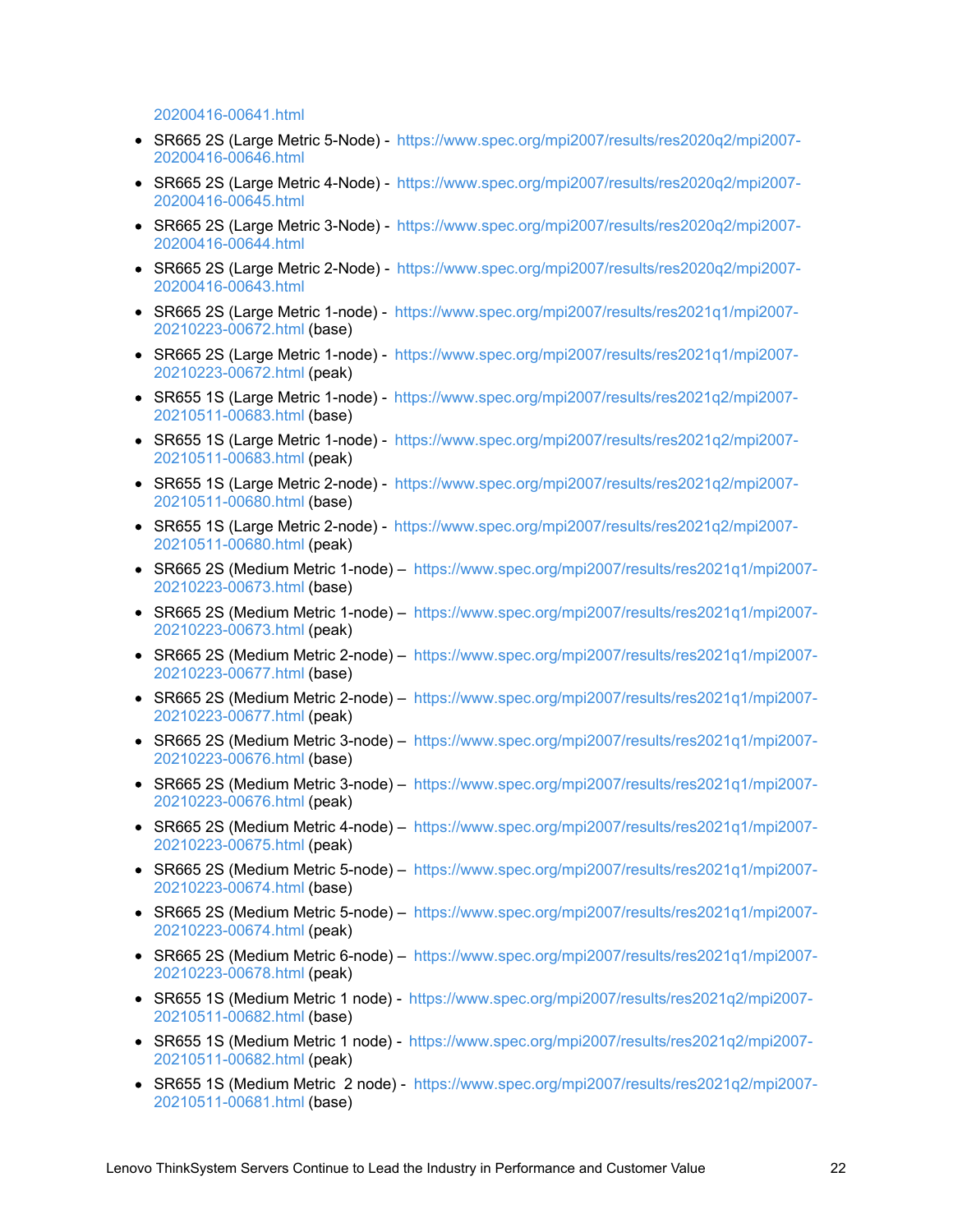SR655 1S (Medium Metric 2 node) - [https://www.spec.org/mpi2007/results/res2021q2/mpi2007-](https://www.spec.org/mpi2007/results/res2021q2/mpi2007-20210511-00681.html) 20210511-00681.html (peak)

### <span id="page-22-0"></span>**SPECjbb2015 (Linux) Reports**

- SR860 V2 4S Composite Max-jOPS: [https://www.spec.org/jbb2015/results/res2021q3/jbb2015-](https://www.spec.org/jbb2015/results/res2021q3/jbb2015-20210812-00703.html) 20210812-00703.html
- SR860 v2 4S Compostie Critical-jOPS: [https://www.spec.org/jbb2015/results/res2021q3/jbb2015-](https://www.spec.org/jbb2015/results/res2021q3/jbb2015-20210812-00703.html) 20210812-00703.html
- SR950 3S Distributed Max-JOPS [http://spec.org/jbb2015/results/res2018q3/jbb2015-20180829-](http://spec.org/jbb2015/results/res2018q3/jbb2015-20180829-00315.html) 00315.html
- SR950 3S Distributed Critical [http://spec.org/jbb2015/results/res2019q2/jbb2015-20190314-](http://spec.org/jbb2015/results/res2019q2/jbb2015-20190314-00401.html) 00401.html
- SR950 3S MultiJVM Max-JOPS [http://spec.org/jbb2015/results/res2019q2/jbb2015-20190314-](http://spec.org/jbb2015/results/res2019q2/jbb2015-20190314-00415.html) 00415.html
- SR950 3S MultiJVM Critical [http://spec.org/jbb2015/results/res2019q2/jbb2015-20190314-](http://spec.org/jbb2015/results/res2019q2/jbb2015-20190314-00429.html) 00429.html
- SR950 3S Composite Max-JOPS [http://spec.org/jbb2015/results/res2019q2/jbb2015-20190314-](http://spec.org/jbb2015/results/res2019q2/jbb2015-20190314-00442.html) 00442.html
- SR950 3S Composite Critical [http://spec.org/jbb2015/results/res2018q3/jbb2015-20180829-](http://spec.org/jbb2015/results/res2018q3/jbb2015-20180829-00318.html) 00318.html
- SR950 6S Distributed Max-JOPS [http://spec.org/jbb2015/results/res2018q3/jbb2015-20180829-](http://spec.org/jbb2015/results/res2018q3/jbb2015-20180829-00311.html) 00311.html
- SR950 6S Distributed Critical [http://spec.org/jbb2015/results/res2018q3/jbb2015-20180829-](http://spec.org/jbb2015/results/res2018q3/jbb2015-20180829-00312.html) 00312.html
- SR950 6S MultiJVM Max-JOPS [http://spec.org/jbb2015/results/res2019q2/jbb2015-20190314-](http://spec.org/jbb2015/results/res2019q2/jbb2015-20190314-00421.html) 00421.html
- SR950 6S MultiJVM Critical [http://spec.org/jbb2015/results/res2019q2/jbb2015-20190314-](http://spec.org/jbb2015/results/res2019q2/jbb2015-20190314-00405.html) 00405.html
- SN550 V2 28S Distributed Max-JOPS [https://www.spec.org/jbb2015/results/res2022q2/jbb2015-](https://www.spec.org/jbb2015/results/res2022q2/jbb2015-20220504-00805.html) 20220504-00805.html
- SN550 V2 28S Distributed Critical JOPS [https://www.spec.org/jbb2015/results/res2022q2/jbb2015-](https://www.spec.org/jbb2015/results/res2022q2/jbb2015-20220504-00804.html) 20220504-00804.html

### <span id="page-22-1"></span>**SPECjbb2015 (Windows) Reports**

- SR655 1S MultiJVM MaxjOPS: [https://www.spec.org/jbb2015/results/res2022q1/jbb2015-20220223-](https://www.spec.org/jbb2015/results/res2022q1/jbb2015-20220223-00760.html) 00760.html
- SR655 1S MultiJVM Critical-jOPS: [https://www.spec.org/jbb2015/results/res2022q1/jbb2015-](https://www.spec.org/jbb2015/results/res2022q1/jbb2015-20220223-00768.html) 20220223-00768.html
- SR655 1S Composite Max-jOPS: [https://www.spec.org/jbb2015/results/res2021q2/jbb2015-](https://www.spec.org/jbb2015/results/res2021q2/jbb2015-20210519-00645.html) 20210519-00645.html
- SR655 1S Composite Max-jOPS: [https://www.spec.org/jbb2015/results/res2022q1/jbb2015-](https://www.spec.org/jbb2015/results/res2022q1/jbb2015-20220223-00758.html) 20220223-00758.html
- SR655 1S Composite Critical-jOPS: [https://www.spec.org/jbb2015/results/res2022q1/jbb2015-](https://www.spec.org/jbb2015/results/res2022q1/jbb2015-20220223-00766.html) 20220223-00766.html
- SR655 1S Distributed MaxjOPS: [https://www.spec.org/jbb2015/results/res2022q1/jbb2015-](https://www.spec.org/jbb2015/results/res2022q1/jbb2015-20220223-00767.html) 20220223-00767.html
- SR655 1S Distributed Critical-jOPS: [https://www.spec.org/jbb2015/results/res2022q1/jbb2015-](https://www.spec.org/jbb2015/results/res2022q1/jbb2015-20220223-00765.html)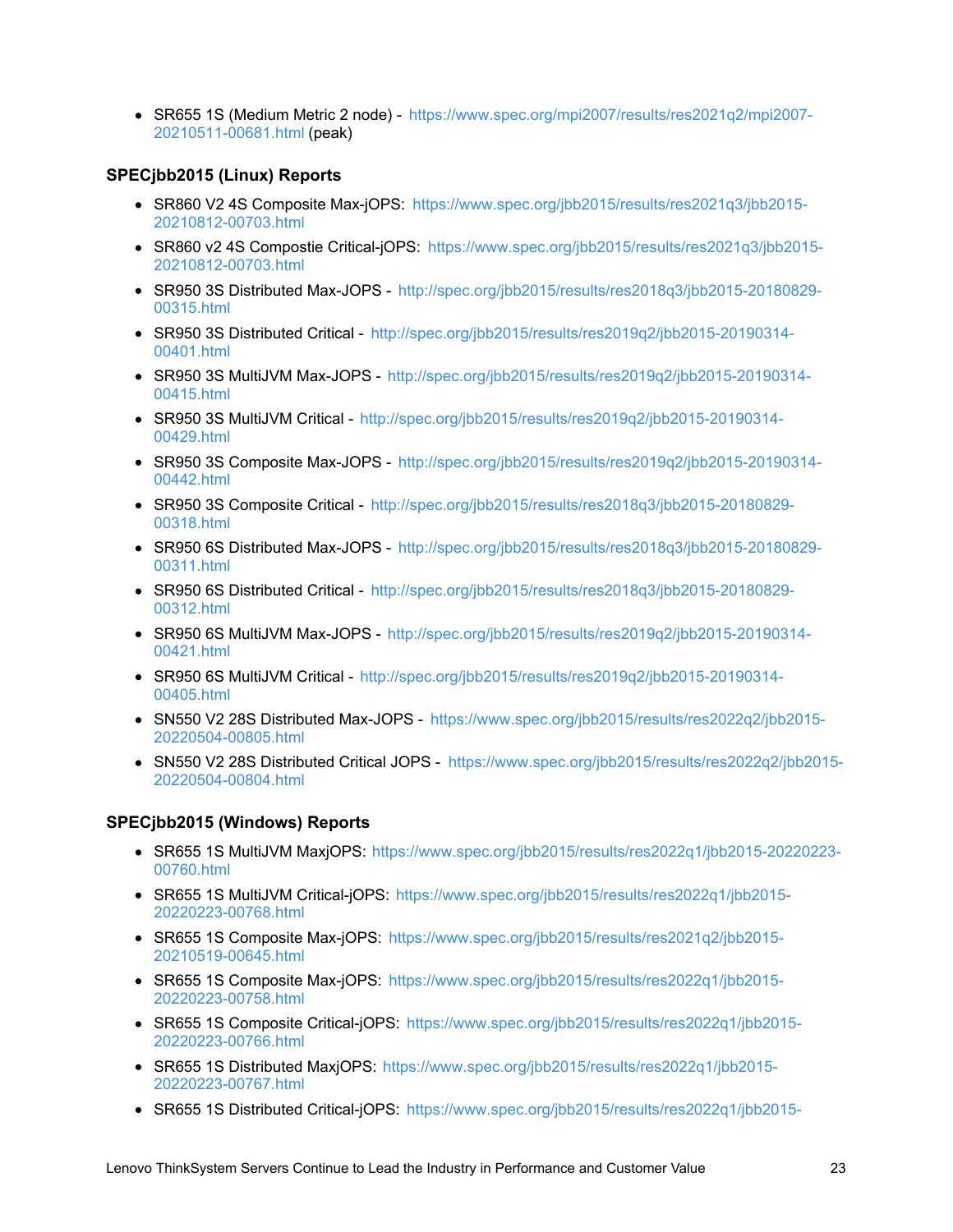20220223-00765.html

- SR665 2S MultiJVM Critical-jOPS: [https://www.spec.org/jbb2015/results/res2022q1/jbb2015-](https://www.spec.org/jbb2015/results/res2022q1/jbb2015-20220223-00769.html) 20220223-00769.html
- SR665 2S Distributed Max-JOPS: [https://www.spec.org/jbb2015/results/res2022q1/jbb2015-](https://www.spec.org/jbb2015/results/res2022q1/jbb2015-20220223-00757.html) 20220223-00757.html
- SR665 2S MultiJVM MaxjOPS: [https://www.spec.org/jbb2015/results/res2022q1/jbb2015-20220223-](https://www.spec.org/jbb2015/results/res2022q1/jbb2015-20220223-00759.html) 00759.html
- SR665 2S Distributed Critical JOPS: [https://www.spec.org/jbb2015/results/res2022q1/jbb2015-](https://www.spec.org/jbb2015/results/res2022q1/jbb2015-20220223-00752.html) 20220223-00752.html
- SR860 V2 4S MultiJVM Max-JOPS: [https://www.spec.org/jbb2015/results/res2020q4/jbb2015-](https://www.spec.org/jbb2015/results/res2020q4/jbb2015-20201202-00584.html) 20201202-00584.html
- SR860 V2 4S MultiJVM Critical-JOPS: [https://www.spec.org/jbb2015/results/res2021q1/jbb2015-](https://www.spec.org/jbb2015/results/res2021q1/jbb2015-20201216-00586.html) 20201216-00586.html
- SR860 V2 4S Distributed Max-JOPS: [https://www.spec.org/jbb2015/results/res2021q1/jbb2015-](https://www.spec.org/jbb2015/results/res2021q1/jbb2015-20201216-00587.html) 20201216-00587.html
- SR860 V2 4S Distributed Critical JOPS: [https://www.spec.org/jbb2015/results/res2021q1/jbb2015-](https://www.spec.org/jbb2015/results/res2021q1/jbb2015-20201216-00585.html) 20201216-00585.html
- SR950 6S MultiJVM Max-JOPS [http://spec.org/jbb2015/results/res2019q2/jbb2015-20190313-](http://spec.org/jbb2015/results/res2019q2/jbb2015-20190313-00379.html) 00379.html
- SR950 6S MultiJVM Critical [http://spec.org/jbb2015/results/res2019q2/jbb2015-20190313-](http://spec.org/jbb2015/results/res2019q2/jbb2015-20190313-00379.html) 00379.html
- SR950 8S MultiJVM Max-JOPS [http://spec.org/jbb2015/results/res2019q2/jbb2015-20190314-](http://spec.org/jbb2015/results/res2019q2/jbb2015-20190314-00440.html) 00440.html
- SR950 8S MultiJVM Critical-JOPS http://spec.org/jbb2015/results/res2019q2/jbb2015-20190313-00380.html
- SN550 V2 28S Distributed Max-JOPS [https://www.spec.org/jbb2015/results/res2022q2/jbb2015-](https://www.spec.org/jbb2015/results/res2022q2/jbb2015-20220504-00807.html) 20220504-00807.html
- SN550 V2 28S Distributed Critical JOPS [https://www.spec.org/jbb2015/results/res2022q2/jbb2015-](https://www.spec.org/jbb2015/results/res2022q2/jbb2015-20220504-00806.html) 20220504-00806.html

### <span id="page-23-0"></span>**MLPerf Reports**

- SR670 2 processors, 4 NVIDIA A100-PCIe GPUs <https://mlperf.org/inference-results-0-7> (0.7-103) (6 records)
- SR670 2S 4xNvidia A100 (1.0-23) Fence by Accelerator type NVIDIA A100-PCIe & 2S 4xNvidia A40 (1.0-24) Fence by Accelerator type - NVIDIA A40 <https://mlcommons.org/en/inference-datacenter-10> (4 records)
- SE350 1 processor, 1 NVIDIA T4 <https://mlperf.org/inference-results-0-7> (0.7-145) (9 records)
- SE350 1 processor, 1 NVIDIA T4 <https://mlcommons.org/en/inference-edge-10> 1S with Nvidia T4 (1.0-89) Fence by Accelerator type – NVIDIA T4 (10 records)
- SD650-N V2 <https://mlcommons.org/en/training-normal-10/> (1 record)
- SR670 <https://mlcommons.org/en/training-normal-10/> (2 records)

### <span id="page-23-1"></span>**SPEChpc2021 Reports**

Tiny Suite

SR670 V2 2S 1-node 1GPU – [https://spec.org/hpc2021/results/res2021q4/hpc2021-20210908-](https://spec.org/hpc2021/results/res2021q4/hpc2021-20210908-00015.html) 00015.html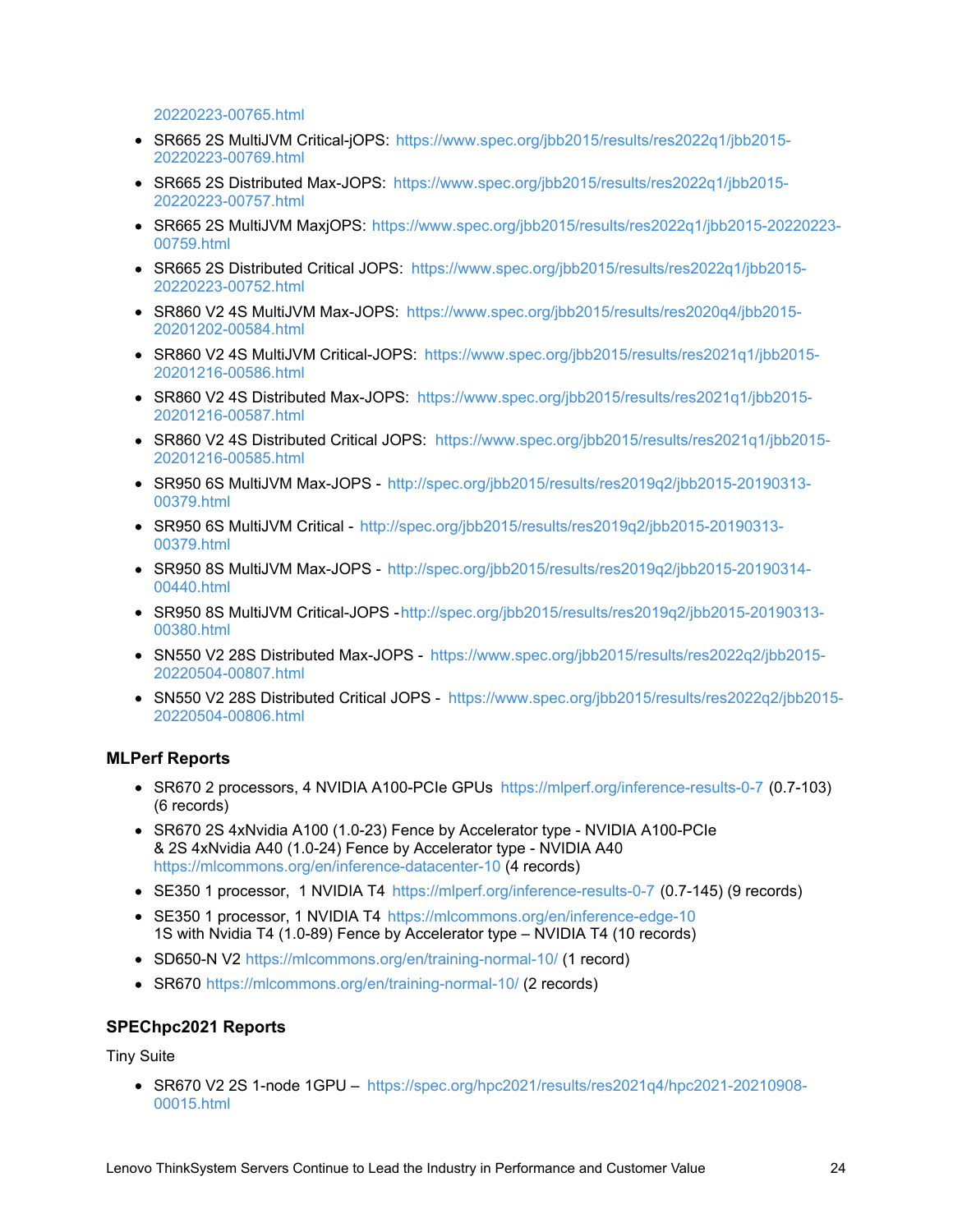- $\bullet$  SR670 V2 2S 1-node 2GPU [https://spec.org/hpc2021/results/res2021q4/hpc2021-20210908-](https://spec.org/hpc2021/results/res2021q4/hpc2021-20210908-00021.html) 00021.html
- SR670 V2 2S 1-node 3GPU [https://spec.org/hpc2021/results/res2021q4/hpc2021-20210908-](https://spec.org/hpc2021/results/res2021q4/hpc2021-20210908-00020.html) 00020.html
- SD650-N V2 2S 1-node 4GPU [https://spec.org/hpc2021/results/res2021q4/hpc2021-20210908-](https://spec.org/hpc2021/results/res2021q4/hpc2021-20210908-00023.html) 00023.html
- SR670 V2 2S 1-node 5GPU [https://spec.org/hpc2021/results/res2021q4/hpc2021-20210908-](https://spec.org/hpc2021/results/res2021q4/hpc2021-20210908-00018.html) 00018.html
- SR670 V2 2S 1-node 6GPU [https://spec.org/hpc2021/results/res2021q4/hpc2021-20210908-](https://spec.org/hpc2021/results/res2021q4/hpc2021-20210908-00007.html) 00007.html
- SR670 V2 2S 1-node 7GPU [https://spec.org/hpc2021/results/res2021q4/hpc2021-20210908-](https://spec.org/hpc2021/results/res2021q4/hpc2021-20210908-00006.html) 00006.html
- SR670 V2 2S 1-node 8GPU [https://spec.org/hpc2021/results/res2021q4/hpc2021-20210908-](https://spec.org/hpc2021/results/res2021q4/hpc2021-20210908-00005.html) 00005.html
- SD650-N V2 2S 2-node 4GPU -- [https://spec.org/hpc2021/results/res2021q4/hpc2021-20210908-](https://spec.org/hpc2021/results/res2021q4/hpc2021-20210908-00022.html) 00022.html
- SR665 2S 1-node 2CPU [https://spec.org/hpc2021/results/res2022q1/hpc2021-20220221-](https://spec.org/hpc2021/results/res2022q1/hpc2021-20220221-00079.html) 00079.html
- SR665 2S 2-node 2CPU -- [https://spec.org/hpc2021/results/res2021q4/hpc2021-20210908-](https://spec.org/hpc2021/results/res2021q4/hpc2021-20210908-00033.html) 00033.html
- SR665 2S 3-node 2CPU -- [https://spec.org/hpc2021/results/res2021q4/hpc2021-20210908-](https://spec.org/hpc2021/results/res2021q4/hpc2021-20210908-00036.html) 00036.html
- SR665 2S 4-node 2CPU [https://spec.org/hpc2021/results/res2021q4/hpc2021-20210908-](https://spec.org/hpc2021/results/res2021q4/hpc2021-20210908-00032.html) 00032.html
- $\bullet$  SR665 2S 5-node 2CPU -- [https://spec.org/hpc2021/results/res2021q4/hpc2021-20210908-](https://spec.org/hpc2021/results/res2021q4/hpc2021-20210908-00035.html) 00035.html
- SR665 2S 6-node 2CPU [https://spec.org/hpc2021/results/res2021q4/hpc2021-20210908-](https://spec.org/hpc2021/results/res2021q4/hpc2021-20210908-00037.html) 00037.html
- SR950 8S 1-node 8 CPU [https://spec.org/hpc2021/results/res2021q4/hpc2021-20210908-](https://spec.org/hpc2021/results/res2021q4/hpc2021-20210908-00025.html) 00025.html

Small Suite

- SR670 V2 2S 1-node 7GPU -- [https://spec.org/hpc2021/results/res2021q4/hpc2021-20210908-](https://spec.org/hpc2021/results/res2021q4/hpc2021-20210908-00013.html) 00013.html
- SD670 V2 2S 1-node 8GPU -- [https://spec.org/hpc2021/results/res2021q4/hpc2021-20210908-](https://spec.org/hpc2021/results/res2021q4/hpc2021-20210908-00012.html) 00012.html
- SR665 2S 1-node 2CPU [https://spec.org/hpc2021/results/res2022q1/hpc2021-20220221-](https://spec.org/hpc2021/results/res2022q1/hpc2021-20220221-00080.html) 00080.html
- SR665 2S 2-node 2CPU -- [https://spec.org/hpc2021/results/res2021q4/hpc2021-20210908-](https://spec.org/hpc2021/results/res2021q4/hpc2021-20210908-00026.html) 00026.html
- SR665 2S 3-node 2CPU -- [https://spec.org/hpc2021/results/res2021q4/hpc2021-20210908-](https://spec.org/hpc2021/results/res2021q4/hpc2021-20210908-00030.html) 00030.html
- SR665 2S 4-node 2CPU [https://spec.org/hpc2021/results/res2021q4/hpc2021-20210908-](https://spec.org/hpc2021/results/res2021q4/hpc2021-20210908-00031.html) 00031.html
- SR665 2S 5-node 2CPU -- [https://spec.org/hpc2021/results/res2021q4/hpc2021-20210908-](https://spec.org/hpc2021/results/res2021q4/hpc2021-20210908-00029.html) 00029.html
- SR665 2S 6-node 2CPU [https://spec.org/hpc2021/results/res2021q4/hpc2021-20210908-](https://spec.org/hpc2021/results/res2021q4/hpc2021-20210908-00028.html) 00028.html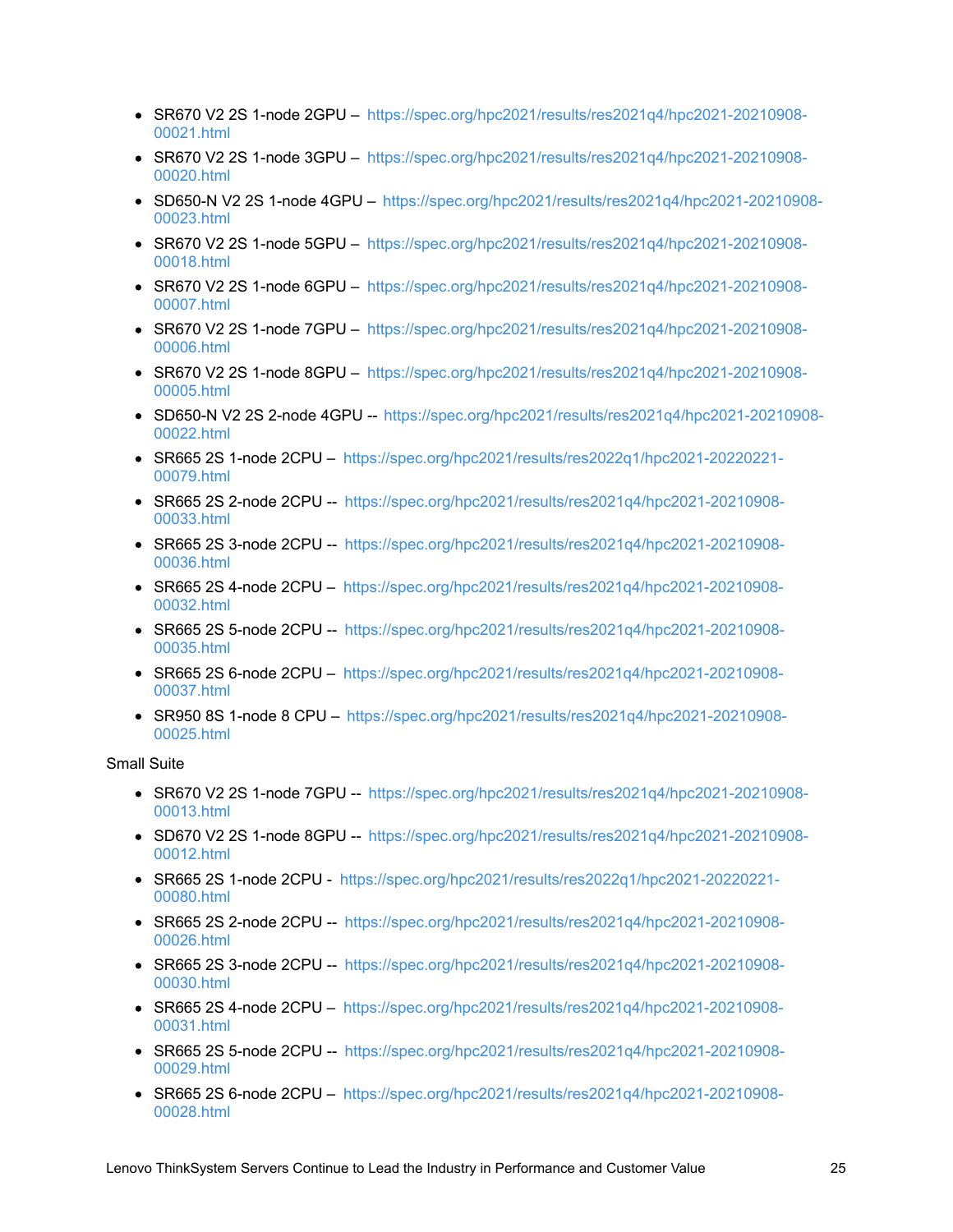SR950 8S 1-node 8 CPU – [https://spec.org/hpc2021/results/res2021q4/hpc2021-20210908-](https://spec.org/hpc2021/results/res2021q4/hpc2021-20210908-00024.html) 00024.html

### **References**

**• Standard [Performance](https://spec.org/) Evaluation Corporation** 

# **Related product families**

Product families related to this document are the following:

- [ThinkSystem](https://lenovopress.lenovo.com/servers/thinkedge/se350) SE350 Edge Server
- [ThinkSystem](https://lenovopress.lenovo.com/servers/thinksystem/sr950) SR950 Server
- [ThinkSystem](https://lenovopress.lenovo.com/servers/thinksystem-v2/sr860-v2) SR860 V2 Server
- **[ThinkSystem](https://lenovopress.lenovo.com/servers/thinksystem/sr860) SR860 Server**
- [ThinkSystem](https://lenovopress.lenovo.com/servers/thinksystem-v2/sr850-v2) SR850 V2 Server
- **[ThinkSystem](https://lenovopress.lenovo.com/servers/thinksystem/sr850) SR850 Server**
- **[ThinkSystem](https://lenovopress.lenovo.com/servers/thinksystem/sr670) SR670 Server**
- **[ThinkSystem](https://lenovopress.lenovo.com/servers/thinksystem/sr665) SR665 Server**
- **[ThinkSystem](https://lenovopress.lenovo.com/servers/thinksystem/sr655) SR655 Server**
- **[ThinkSystem](https://lenovopress.lenovo.com/servers/thinksystem/sr650) SR650 Server**
- **[ThinkSystem](https://lenovopress.lenovo.com/servers/thinksystem/sr645) SR645 Server**
- [ThinkSystem](https://lenovopress.lenovo.com/servers/thinksystem-v2/sn550-v2) SN550 V2 Server
- [ThinkSystem](https://lenovopress.lenovo.com/servers/thinksystem/sr250) SR250 Server
- **[ThinkSystem](https://lenovopress.lenovo.com/servers/thinksystem/sd530) SD530 Server**
- [ThinkSystem](https://lenovopress.lenovo.com/servers/thinksystem/sn850) SN850 Server
- **[ThinkSystem](https://lenovopress.lenovo.com/servers/thinksystem/sn550) SN550 Server**
- [ThinkSystem](https://lenovopress.lenovo.com/servers/thinksystem/se350) SE350 Edge Server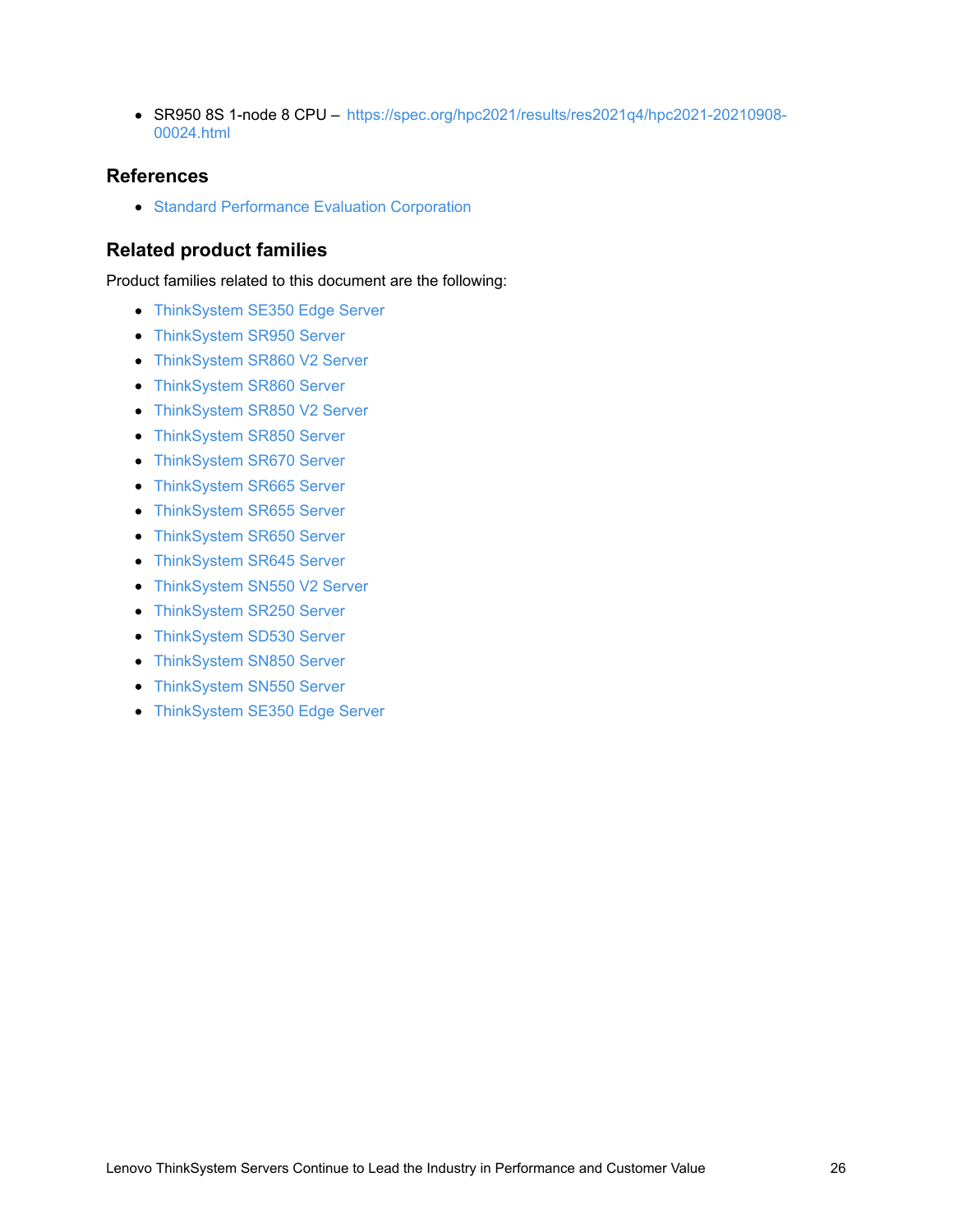# **Notices**

Lenovo may not offer the products, services, or features discussed in this document in all countries. Consult your local Lenovo representative for information on the products and services currently available in your area. Any reference to a Lenovo product, program, or service is not intended to state or imply that only that Lenovo product, program, or service may be used. Any functionally equivalent product, program, or service that does not infringe any Lenovo intellectual property right may be used instead. However, it is the user's responsibility to evaluate and verify the operation of any other product, program, or service. Lenovo may have patents or pending patent applications covering subject matter described in this document. The furnishing of this document does not give you any license to these patents. You can send license inquiries, in writing, to:

Lenovo (United States), Inc. 8001 Development Drive Morrisville, NC 27560 U.S.A. Attention: Lenovo Director of Licensing

LENOVO PROVIDES THIS PUBLICATION "AS IS" WITHOUT WARRANTY OF ANY KIND, EITHER EXPRESS OR IMPLIED, INCLUDING, BUT NOT LIMITED TO, THE IMPLIED WARRANTIES OF NON-INFRINGEMENT, MERCHANTABILITY OR FITNESS FOR A PARTICULAR PURPOSE. Some jurisdictions do not allow disclaimer of express or implied warranties in certain transactions, therefore, this statement may not apply to you.

This information could include technical inaccuracies or typographical errors. Changes are periodically made to the information herein; these changes will be incorporated in new editions of the publication. Lenovo may make improvements and/or changes in the product(s) and/or the program(s) described in this publication at any time without notice.

The products described in this document are not intended for use in implantation or other life support applications where malfunction may result in injury or death to persons. The information contained in this document does not affect or change Lenovo product specifications or warranties. Nothing in this document shall operate as an express or implied license or indemnity under the intellectual property rights of Lenovo or third parties. All information contained in this document was obtained in specific environments and is presented as an illustration. The result obtained in other operating environments may vary. Lenovo may use or distribute any of the information you supply in any way it believes appropriate without incurring any obligation to you.

Any references in this publication to non-Lenovo Web sites are provided for convenience only and do not in any manner serve as an endorsement of those Web sites. The materials at those Web sites are not part of the materials for this Lenovo product, and use of those Web sites is at your own risk. Any performance data contained herein was determined in a controlled environment. Therefore, the result obtained in other operating environments may vary significantly. Some measurements may have been made on development-level systems and there is no guarantee that these measurements will be the same on generally available systems. Furthermore, some measurements may have been estimated through extrapolation. Actual results may vary. Users of this document should verify the applicable data for their specific environment.

#### **© Copyright Lenovo 2022. All rights reserved.**

This document, LP1145, was created or updated on June 23, 2022.

Send us your comments in one of the following ways:

- Use the online Contact us review form found at: <https://lenovopress.lenovo.com/LP1145>
- Send your comments in an e-mail to: [comments@lenovopress.com](mailto:comments@lenovopress.com?subject=Feedback for LP1145)

This document is available online at <https://lenovopress.lenovo.com/LP1145>.